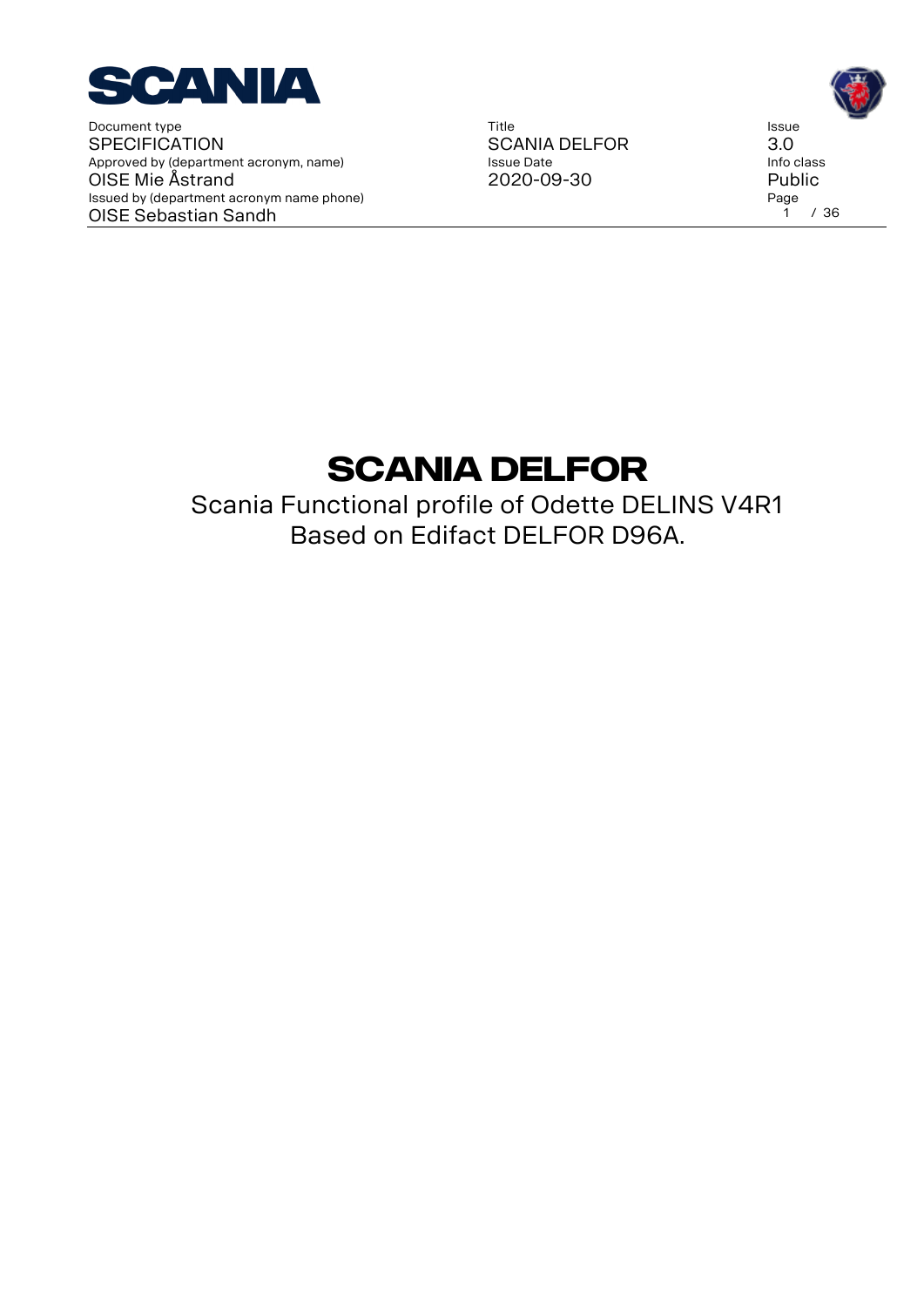

Title SCANIA DELFOR Issue Date 2020-09-30

# **PROCESSING OF DELIVERY SCHEDULE BY THE RECIPIENT**

The processing must be such that the delivery schedule included in a message is kept up to date for the entire parts assortments per material control unit at Scania.

The recipient cannot be guaranteed delivery schedules on fixed dates.

A received delivery schedule shall, as soon as possible update the previous delivery schedule.

The information in the schedule shall be re-used in the ASN and Transport Label.

Non-significant zeros and blanks in data strings should be suppressed. However, if alpha-numeric field contains leading zeros for some data and the same data occurs in EDI-messages and/or transport labels and/or on accompanying documents then the leading zeros must occur in all instances. In such a case the leading zeros are to be looked upon as being significant.

When the values in the NAD+SE and NAD+MF are different, both values are used. Both values shall be used in DESADV/AVIEXP and INVOIC messages.

No packaging information is given in the DELFOR message.

Scania is not working with cumulative quantities. Scania gives information on received goods only in the DELFOR by reporting Previous Despatch Notes

The delivery schedule completely replaces the previous schedule for the updated horizon period. However deliveries specified for dates outside the horizon period remain valid in the new instruction.

By using the effective from date/time coded and effective to date/time coded attributes in the message header entity, the horizon is valid for all articles in the message. This procedure can also be used for cancellation of schedules when no deliveries are present for the specified period.

As one quantity to be delivered is required per scheduled article. One quantity with the value "0" should be given when cancelling a demand.

Replacement is the recommended method within the automotive industry.

The updated horizon period is defined at message level with effective from and effective to dates are valid for all articles (Effective To Date/Time can only be used with Effective From Date/Time). The replacement case is identified by the code value 3 (replacement) in the attribute.

Scania uses 2 versions of the DELFOR, one for Scania Production and one for Scania Parts Europe. Both are gathered in this specification. It is specified for each Data Element which of the two uses them. Examples of the two messages can be found at the end of this Implementation Guideline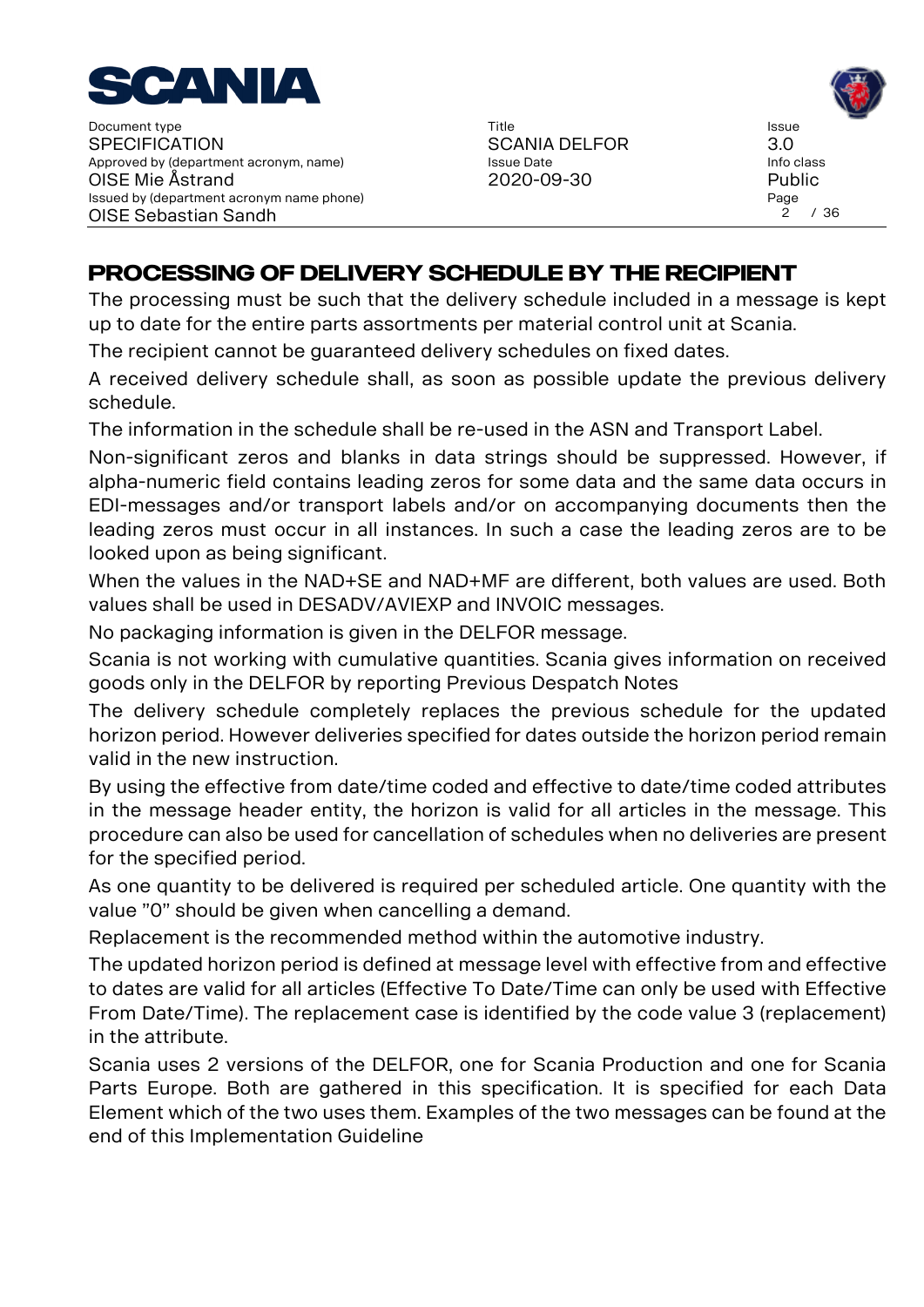

**Change Log**

Title SCANIA DELFOR Issue Date 2020-09-30

Issue 3.0 Info class Public Page<br>3  $/36$ 

| <b>Date</b>      | Changed by         | <b>Version</b> | Change                                                                                              |
|------------------|--------------------|----------------|-----------------------------------------------------------------------------------------------------|
| 2020-07-10       | Sebastian<br>Sandh | 3.0            | Updated layout                                                                                      |
| 2020-07-10       | Sebastian<br>Sandh | 3.0            | Hid not used DE & CDE                                                                               |
| 2020-07-10       | Sebastian<br>Sandh | 3.0            | Merged 2 DELFOR into 1                                                                              |
| 2020-07-10       | Sebastian<br>Sandh | 3.0            | Removed 9 as code for SG4-SG8-LIN 1229                                                              |
| 2020-07-10       | Sebastian<br>Sandh | 3.0            | Clarified usage of SCC codes                                                                        |
| 2020-07-10       | Sebastian<br>Sandh | 3.0            | Clarified usage of NAD+MF, NAD+SE, NAD+CN                                                           |
| 2020-08-24       | Sebastian<br>Sandh | 3.0            | Increased amount of allowed characters for RFF+AAK 1154 (Segment<br>Group 12) to 17                 |
| 2020-09-10       | Sebastian<br>Sandh | 3.0            | Created example messages for Scania Parts Europe and Scania Production<br>Europe                    |
| $2020 - 09 - 10$ | Sebastian<br>Sandh | 3.0            | Added UNB and UNZ                                                                                   |
| 2020-09-23       | Sebastian<br>Sandh | 3.0            | Added remarks to several segments to emphasize that they must be re-<br>used on the transport label |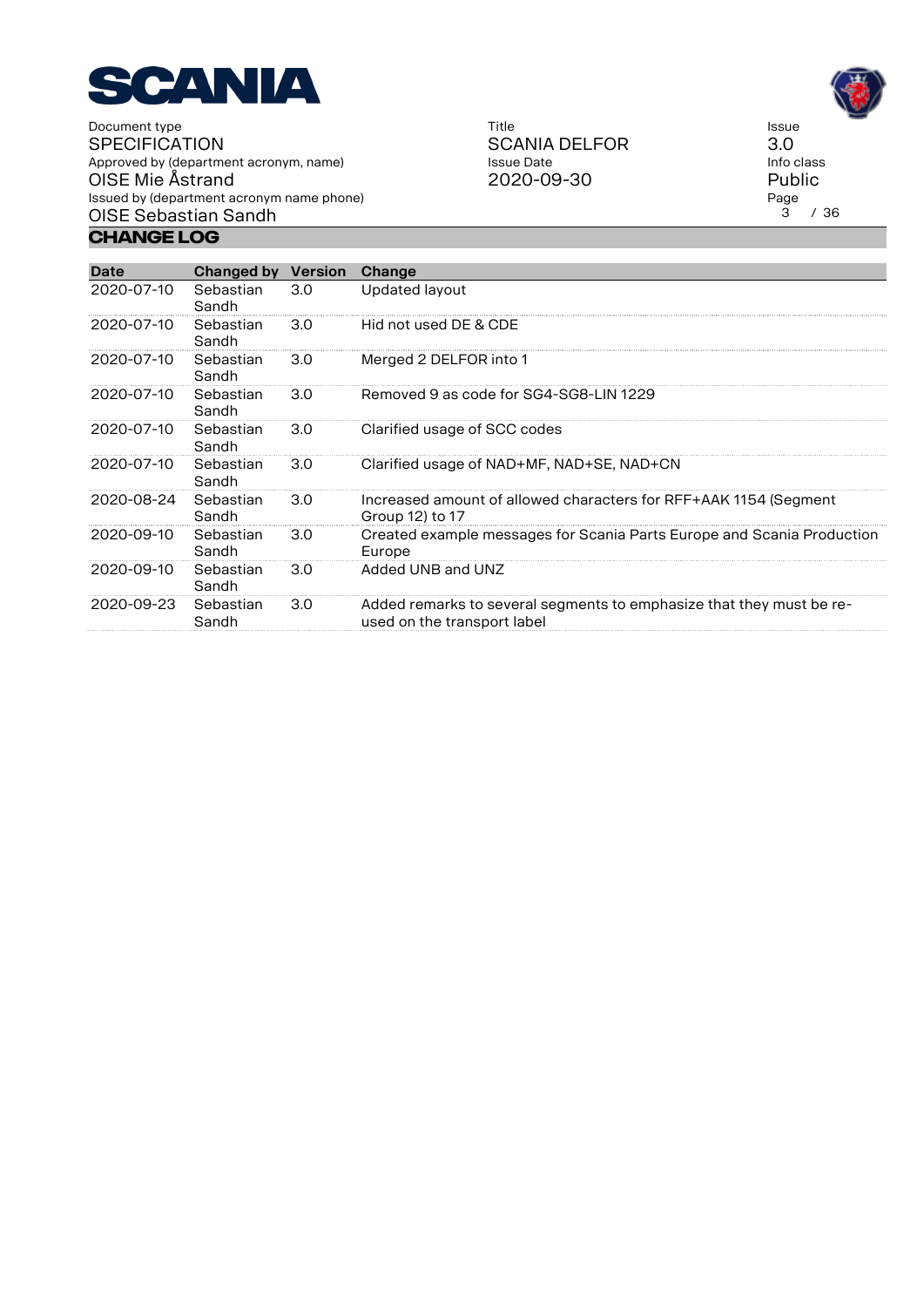

Title SCANIA DELFOR Issue Date 2020-09-30

Issue 3.0 Info class Public Page<br>4 4 / 36

| No. Tag         | <b>St</b>    |                 | <b>MaxRep Content</b>                                                               | <b>Example</b>                                                                                        |
|-----------------|--------------|-----------------|-------------------------------------------------------------------------------------|-------------------------------------------------------------------------------------------------------|
| 01 UNB          | M            | 1               | <b>INTERCHANGE HEADER</b>                                                           | UNB+UNOA: 2+09420000556084097<br>6PU0002:OD+RECEIVERUNB111:OD<br>:1234+200930:1337+10770++DEL<br>FOR' |
| <b>02 UNH</b>   | M            | 1               | <b>MESSAGE HEADER</b>                                                               | $UNH+7+DELFOR:D:96A:UN:A09042$<br>$\mathbf{L}$                                                        |
| 03 BGM          | М            | 1               | Beginning of message                                                                | BGM+241+12345678987654321'                                                                            |
| 04 DTM          | м            | 10              | Release Type                                                                        | <b>DTM+10'</b>                                                                                        |
| 05 DTM          | R            | 10              | Document/message date/time                                                          | DTM+137:202009301337:203'                                                                             |
| 06 DTM          | м            | 10              | Validity start date                                                                 | DTM+157:20200930:102'                                                                                 |
| SG <sub>2</sub> | R            | 20              | <b>Buyer</b>                                                                        |                                                                                                       |
| 07 NAD          | M            | 1               | Name and address                                                                    | NAD+BY+9876543::91'                                                                                   |
| SG <sub>2</sub> | R.           | 20              | Manufacturer                                                                        |                                                                                                       |
| <b>08 NAD</b>   | M            | 1               | Name and address                                                                    | NAD+MF+3456::92'                                                                                      |
| SG <sub>2</sub> | R.           | 20              | Seller                                                                              |                                                                                                       |
| 09 NAD          | M            | 1               | Name and address                                                                    | NAD+SE+3456::92'                                                                                      |
| <b>10 UNS</b>   | M            | 1               | <b>SECTION CONTROL</b>                                                              | UNS+D'                                                                                                |
| SG4             | $\mathsf{R}$ | 500             | Consignee                                                                           |                                                                                                       |
| <b>11 NAD</b>   | M            | 1               | Name and address                                                                    | NAD+CN+CHA:: 92+SODERTALJE SW<br>EDEN+SCANIA-CHASSIE'                                                 |
| SG <sub>8</sub> | R.           | 9999            | Scheduled article                                                                   |                                                                                                       |
| <b>12 LIN</b>   | м            | 1               | Line item                                                                           | LIN++3+1533115:IN'                                                                                    |
| <b>13 IMD</b>   | R            | 10              | Item description                                                                    | $IMD+++: : : BRACKET$                                                                                 |
| <b>14 LOC</b>   | R            | 100             | Place/port of discharge                                                             | LOC+11+270BS'                                                                                         |
| <b>15 LOC</b>   | R            | 100             | Additional internal destination                                                     | LOC+159+270'                                                                                          |
| <b>SG10</b>     | R.           | 10 <sup>°</sup> | Order number purchase                                                               |                                                                                                       |
| <b>16 RFF</b>   | M            | 1               | Reference                                                                           | RFF+ON: 0234567'                                                                                      |
| <b>SG12</b>     | R            | 200             | Quantity To Be Delivered                                                            |                                                                                                       |
| 17 QTY          | М            | 1               | Quantity                                                                            | OTY+113:24'                                                                                           |
| 18 SCC          | D            | 1               | Scheduling conditions                                                               | $SCC+24$                                                                                              |
| <b>19 DTM</b>   | R            | 1               | Delivery date/time, requested                                                       | DTM+2:20201003:102'                                                                                   |
| <b>20 DTM</b>   | D            | 1               | Delivery date/time, last - Only sent by DTM+63:20201003:102'<br>Scania Parts Europe |                                                                                                       |
| <b>SG12</b>     | D            | 200             | <b>Despatched Quantity</b>                                                          |                                                                                                       |
| 21 QTY          | М            | 1               | Quantity                                                                            | QTY+12:100'                                                                                           |
| <b>SG13</b>     | R.           | 10              | <b>Despatch Advice Number</b>                                                       |                                                                                                       |
| <b>22 RFF</b>   | М            | 1               | Reference                                                                           | RFF+AAK: 98765432123456789'                                                                           |
| 23 DTM          | O            | 1               | <b>Document Date/Time</b>                                                           | DTM+171:20200930:102'                                                                                 |
| <b>24 UNS</b>   | М            | 1               | <b>SECTION CONTROL</b>                                                              | UNS+S'                                                                                                |
| <b>25 UNT</b>   | м            | 1               | <b>MESSAGE TRAILER</b>                                                              | $UNT+24+7$                                                                                            |
| <b>26 UNZ</b>   | M            | 1               | <b>INTERCHANGE TRAILER</b>                                                          | UNZ+1+10770'                                                                                          |

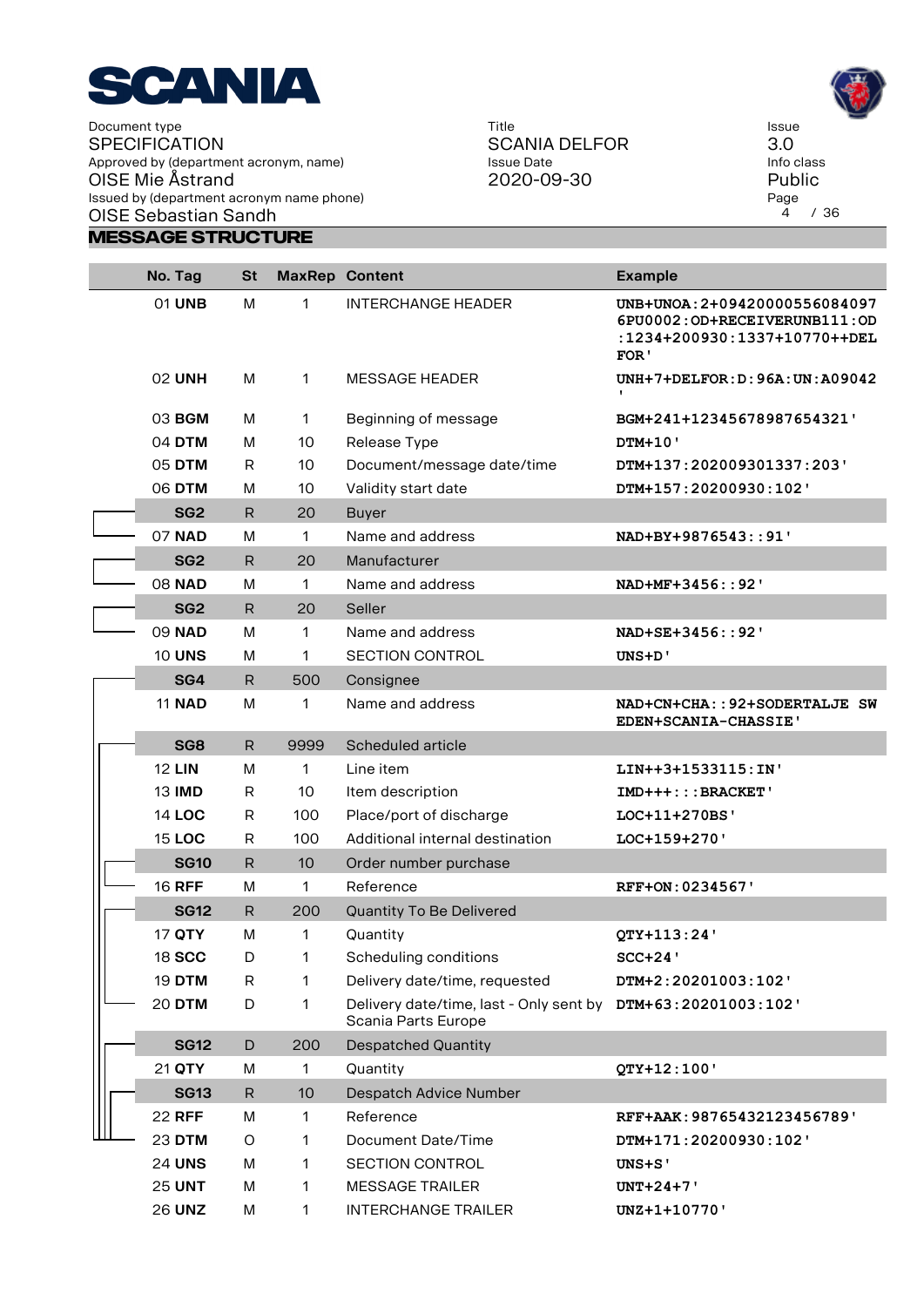

Title SCANIA DELFOR Issue Date 2020-09-30





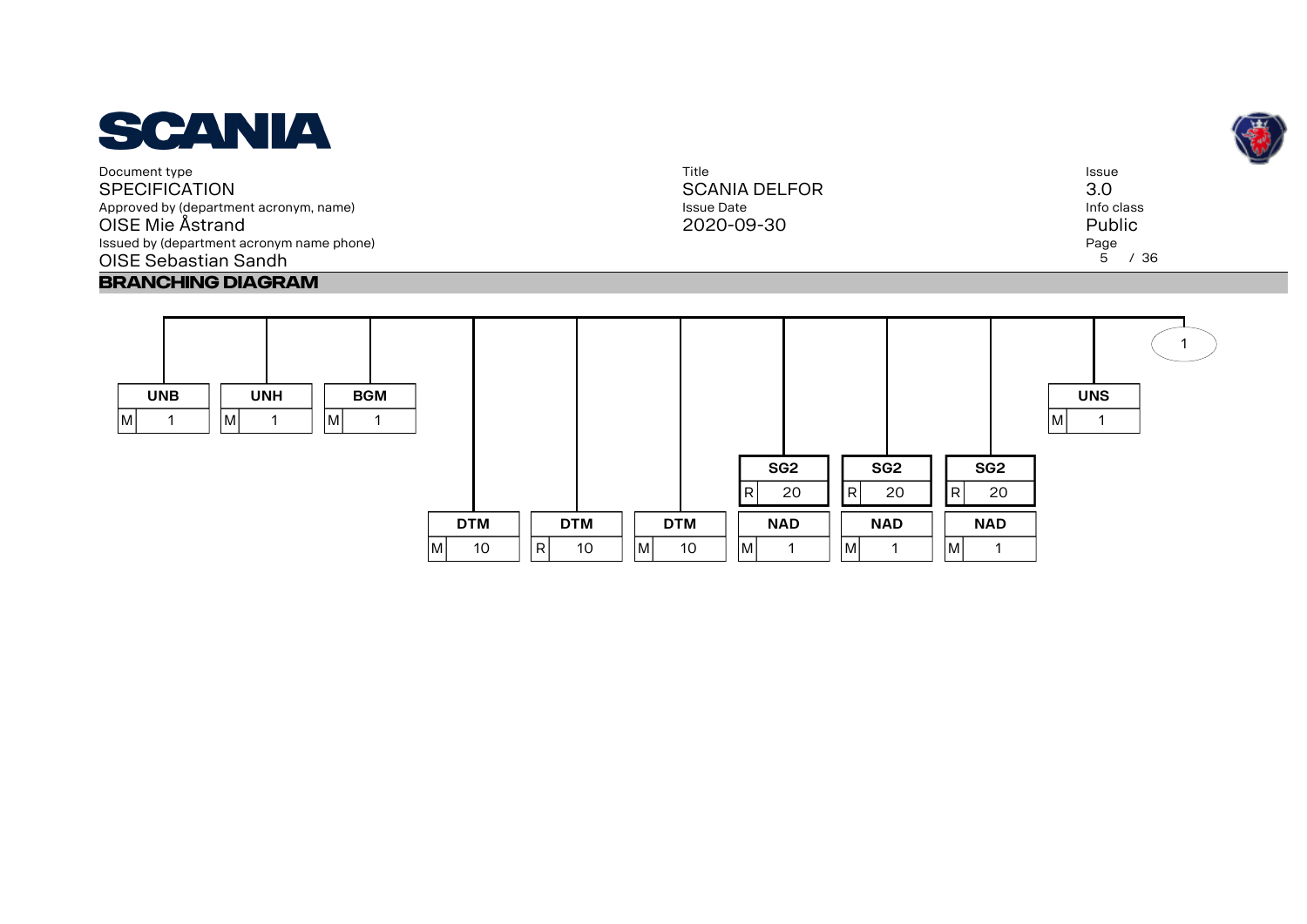

| Title                | <b>Issue</b> |
|----------------------|--------------|
| <b>SCANIA DELFOR</b> | 3.0          |
| Issue Date           | Info class   |
| 2020-09-30           | Public       |
|                      | Page         |
|                      | 6<br>/36     |

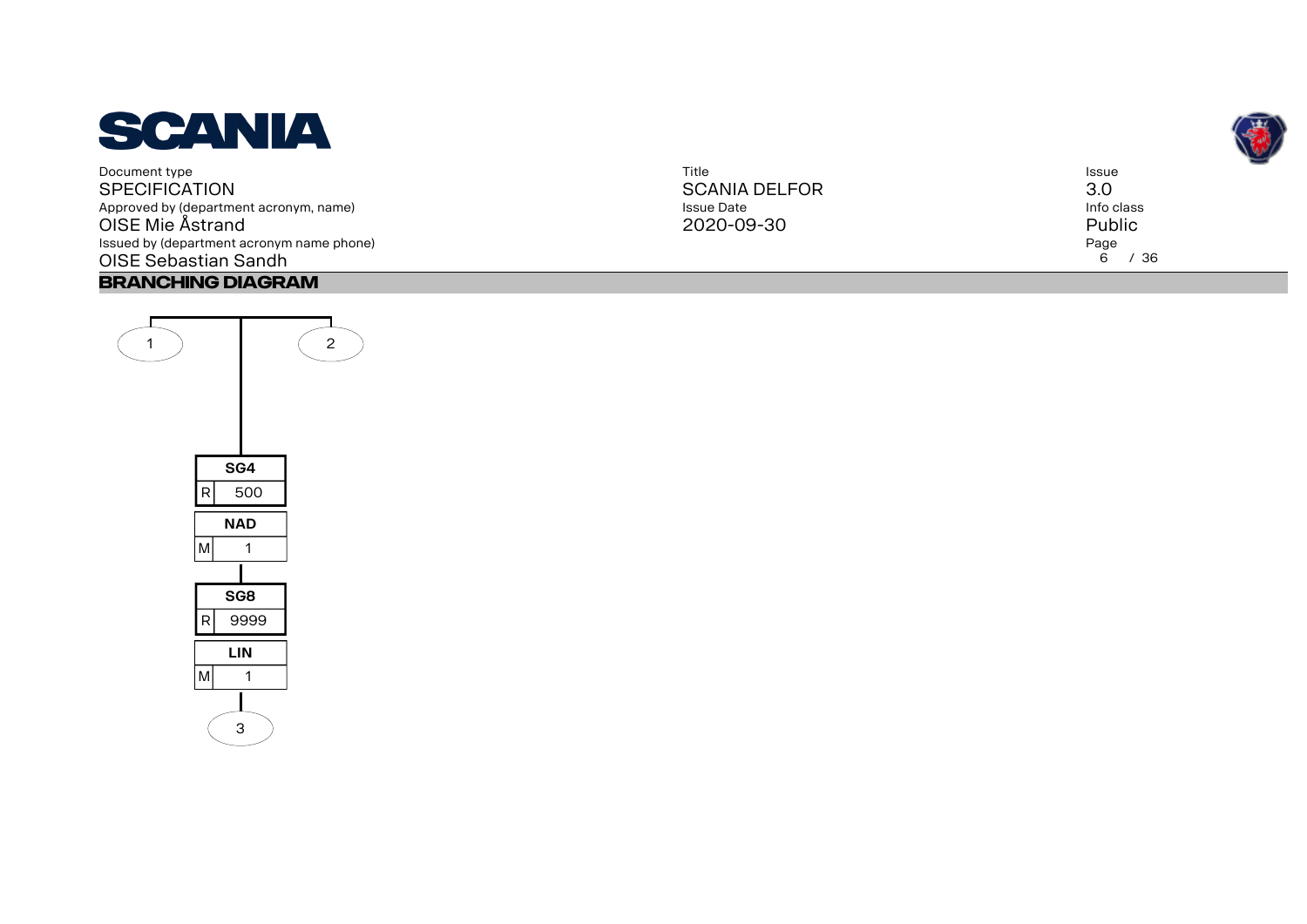

Title SCANIA DELFOR Issue Date 2020-09-30

Issue 3.0 Info class Public Page 7 / 36



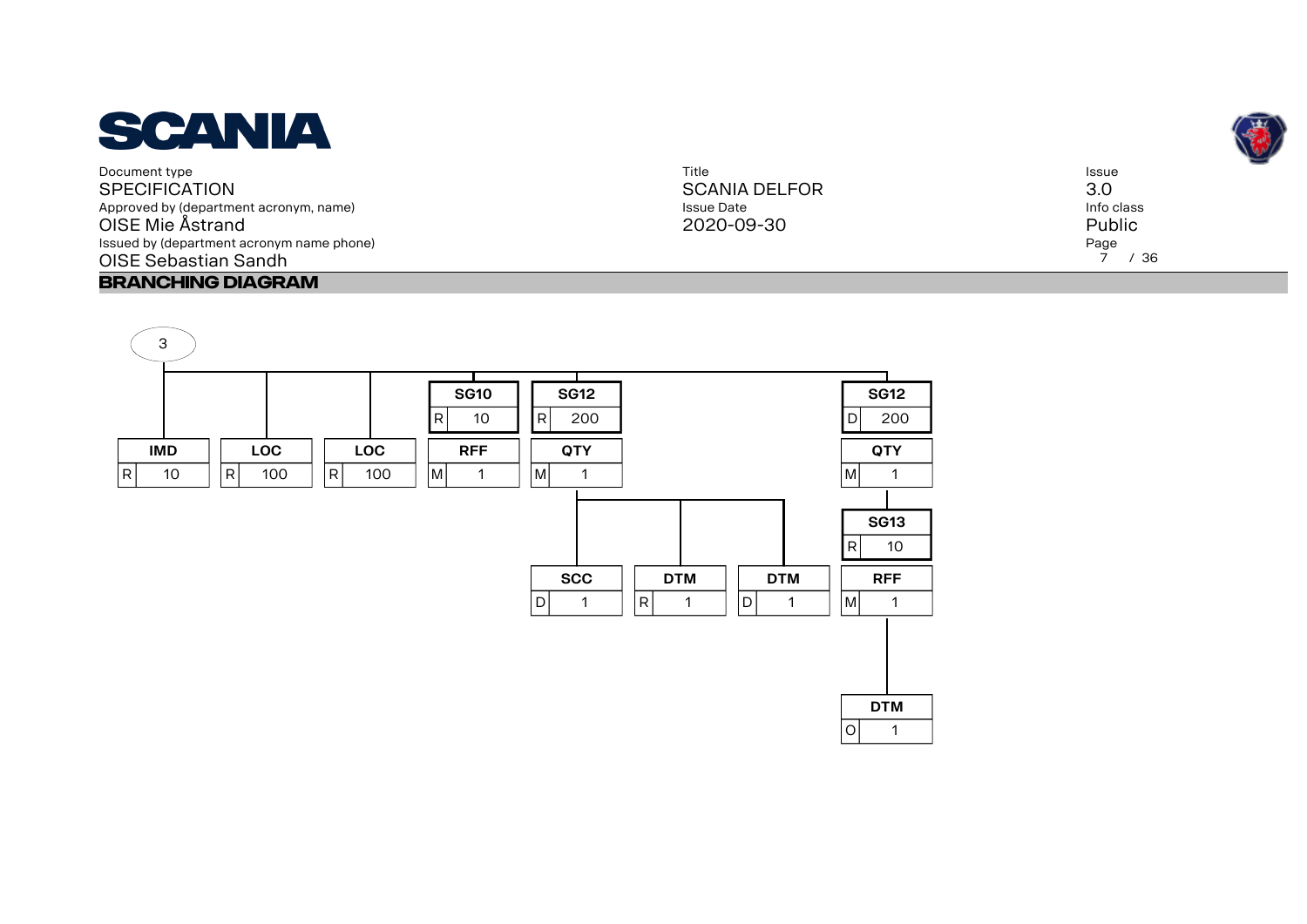

| Title                | Issue      |
|----------------------|------------|
| <b>SCANIA DELFOR</b> | 3.0        |
| <b>Issue Date</b>    | Info class |
| 2020-09-30           | Public     |
|                      | Page       |
|                      | 8<br>/36   |
|                      |            |



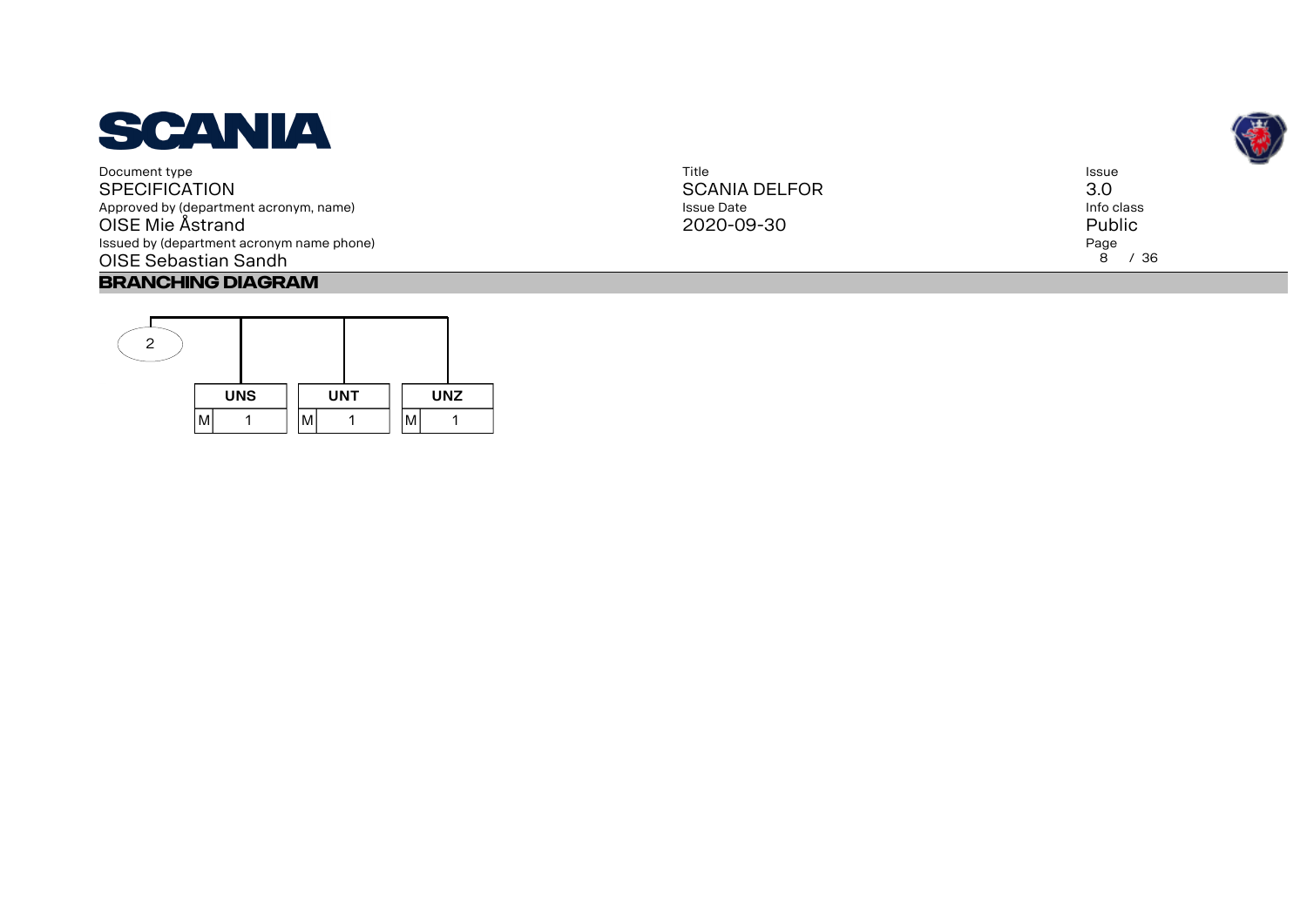

#### **Segment Details**

**UNB**

Seq. No.: 1 Status: M MaxRep: 1

# **INTERCHANGE HEADER**

|            | Name                                            | <b>St Format</b> | Use / Remarks                                                                                           | Example                              |
|------------|-------------------------------------------------|------------------|---------------------------------------------------------------------------------------------------------|--------------------------------------|
| <b>UNB</b> |                                                 |                  |                                                                                                         | <b>UNB</b>                           |
| S001       | <b>SYNTAX IDENTIFIER</b>                        | м                |                                                                                                         |                                      |
| 0001       | Syntax identifier                               | $M$ a4           |                                                                                                         | +UNOA                                |
| 0002       | Syntax version number                           | $M$ n1           |                                                                                                         | : 2                                  |
| S002       | INTERCHANGE SENDER                              | м                | A list of all Scania UNB addresses<br>can be found on the EDI section at<br>https://supplier.scania.com |                                      |
| 0004       | Sender identification                           | M an35           |                                                                                                         | +094200005560840976<br><b>PU0002</b> |
| 0007       | Partner identification code<br>qualifier        | $O$ an. 4        |                                                                                                         | :OD                                  |
| S003       | <b>INTERCHANGE RECIPIENT</b>                    | M                |                                                                                                         |                                      |
| 0010       | Recipient identification                        | M an35           |                                                                                                         | +RECEIVERUNB111                      |
| 0007       | Partner identification code<br>qualifier        | $O$ an. 4        |                                                                                                         | : OD                                 |
| 0014       | Routing address                                 | $O$ an14         |                                                                                                         | :1234                                |
| S004       | DATE/TIME OF<br>PREPARATION                     | M                |                                                                                                         |                                      |
| 0017       | Date of preparation                             | M n6             |                                                                                                         | +200930                              |
| 0019       | Time of preparation                             | $M$ n4           |                                                                                                         | :1337                                |
| 0020       | Interchange control<br>reference                | M an14           |                                                                                                         | +10770                               |
| S005       | <b>RECIPIENT'S REFERENCE</b><br><b>PASSWORD</b> | N                |                                                                                                         |                                      |
| 0026       | Application reference                           | M an14           |                                                                                                         | <b>+DELFOR'</b>                      |

**Example: UNB+UNOA:2+094200005560840976PU0002:OD+RECEIVERUNB111:OD:1234+200930:1337+10770++DE LFOR'**

Title SCANIA DELFOR Issue Date 2020-09-30



Issue 3.0 Info class Public Page<br>9  $'$  / 36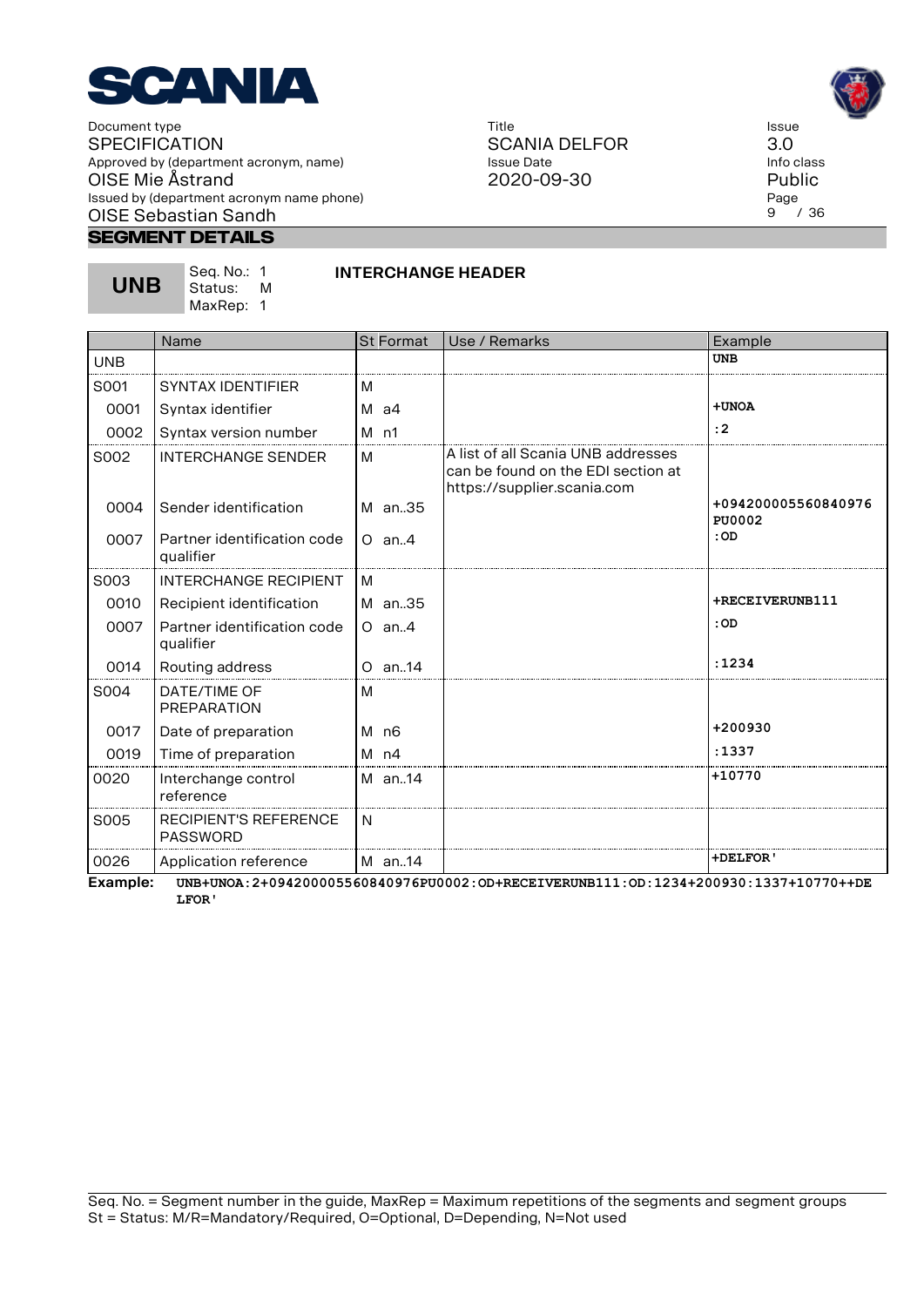

> Seq. No.: 2 Status: M MaxRep: 1

## **Segment Details**

**UNH**

| Title         |
|---------------|
| SCANIA DELFOR |
| Issue Date    |
| 2020-09-30    |



Page 10 / 36

|                   | Name                           | <b>St Format</b> | Use / Remarks                                               | Example    |
|-------------------|--------------------------------|------------------|-------------------------------------------------------------|------------|
| <b>UNH</b>        |                                |                  |                                                             | <b>UNH</b> |
| 0062              | Message reference<br>number    | M an14           | Message reference number                                    | +7         |
| S <sub>0</sub> 09 | MESSAGE IDENTIFIER             | м                |                                                             |            |
| 0065              | Message type identifier        | M an6            |                                                             | +DELFOR    |
|                   |                                |                  | DELFOR Delivery schedule message                            |            |
| 0052              | Message type version<br>number | $M$ an3          |                                                             | :D         |
|                   |                                |                  | Draft version/UN/EDIFACT<br>D.                              |            |
| 0054              | Message type release           | $M$ an.3         | <b>Directory</b>                                            | : 96A      |
|                   | number                         |                  |                                                             |            |
|                   |                                |                  | 96A Release 1996 - A                                        |            |
| 0051              | Controlling agency             | $R$ an2          |                                                             | :UN        |
|                   |                                |                  | UN UN/CEFACT                                                |            |
| 0057              | Association assigned code      | R an6            | A09042 - Is a DELFOR from Scania                            | :A09042'   |
|                   |                                |                  | <b>Production Units</b><br>A09043 - Is a DELFOR from Scania |            |
|                   |                                |                  | Parts Europe in Belgium                                     |            |

**MESSAGE HEADER**

**Example: UNH+7+DELFOR:D:96A:UN:A09042'**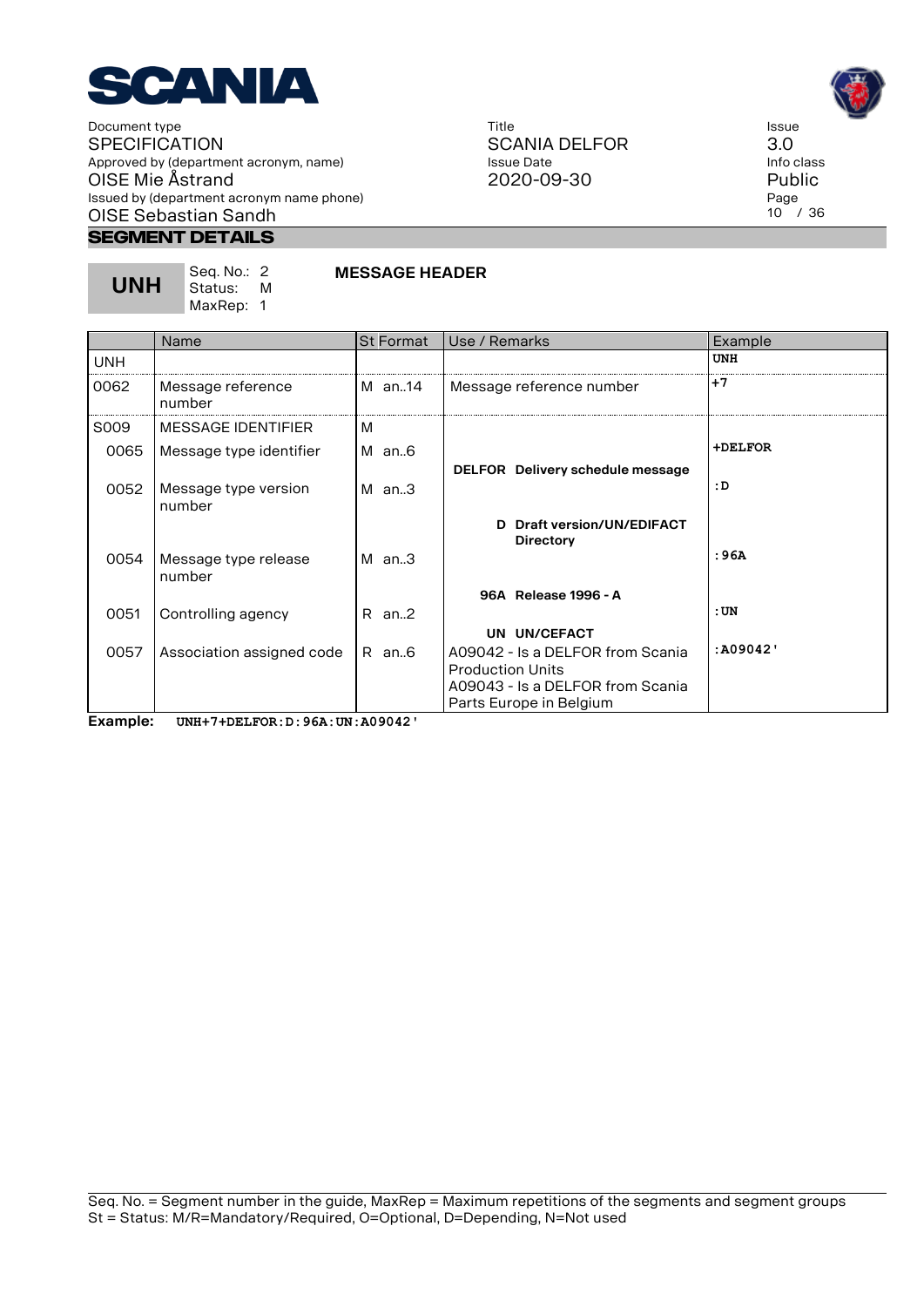

> Seq. No.: 3<br>Status: M Status:

# **Segment Details**

**BGM**

Title SCANIA DELFOR Issue Date 2020-09-30



Issue 3.0 Info class Public Page 11 / 36

|            | MaxRep: 1                       |                  |                              |                     |
|------------|---------------------------------|------------------|------------------------------|---------------------|
|            | <b>Name</b>                     | <b>St Format</b> | Use / Remarks                | Example             |
| <b>BGM</b> |                                 |                  |                              | <b>BGM</b>          |
| C002       | Document/message name           | R                |                              |                     |
| 1001       | Document/message name,<br>coded | $R$ an. $3$      | Message Type Coded           | $+241$              |
|            |                                 |                  | (1'<br>241 Delivery schedule |                     |
| 1004       | Document/message<br>number      | R an17           | Message Number               | +12345678987654321' |
|            |                                 |                  |                              |                     |

**Beginning of message**

**Example: BGM+241+12345678987654321'**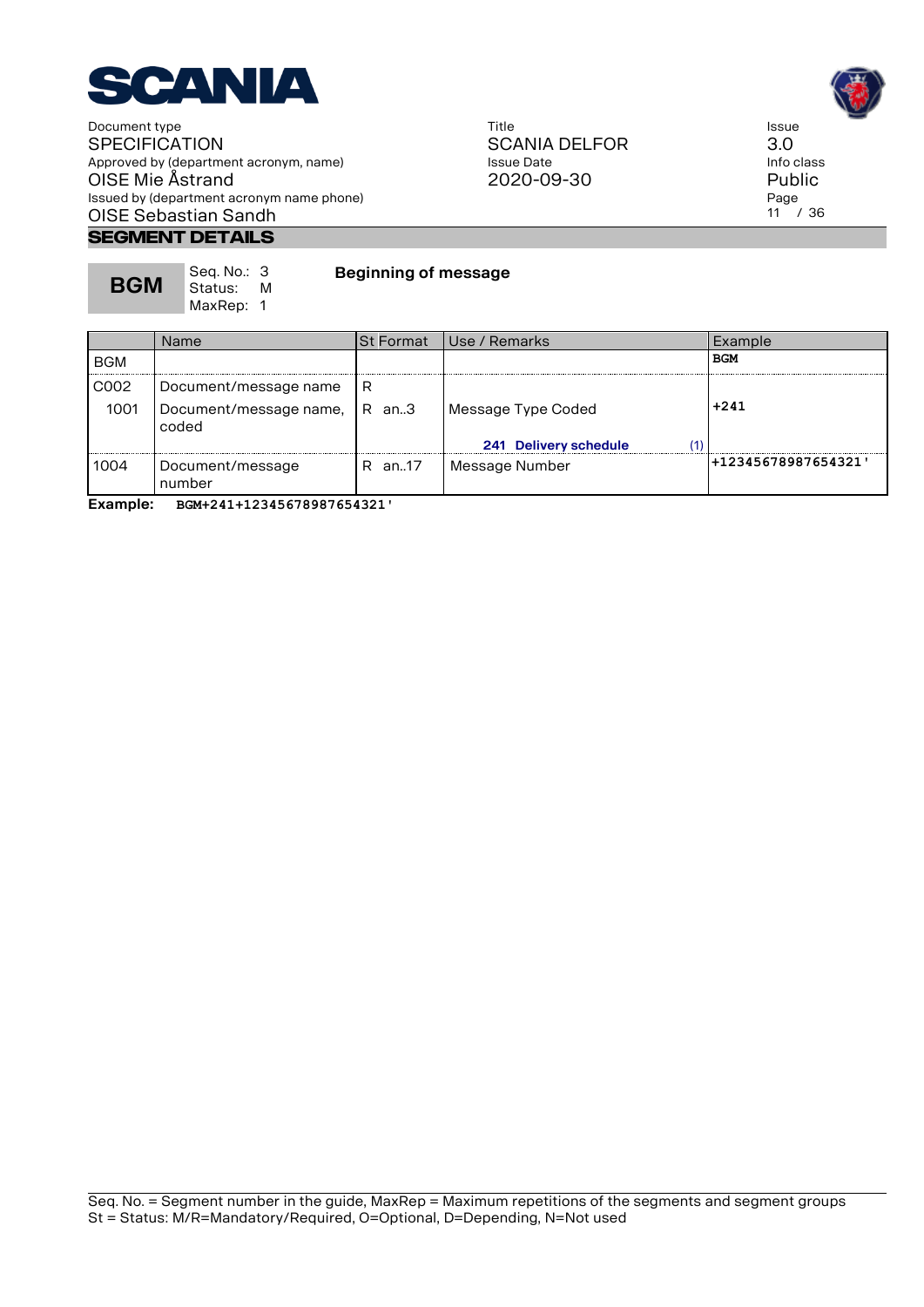

# **SEGMENT DETAILS**

| __________________________ |                          |            |
|----------------------------|--------------------------|------------|
| <b>DTM</b>                 | Seq. No.: 4<br>  Status: | Date/time/ |

MaxRep: 10

**period** 

Name St Format Use / Remarks Example DTM **DTM** C507 Date/time/period M 2005 Date/time/period qualifier M an..3 Release Type Code **+10 10 Shipment date/time, requested**

**Example: DTM+10'**





Issue 3.0 Info class Public Page  $12^{7}$  / 36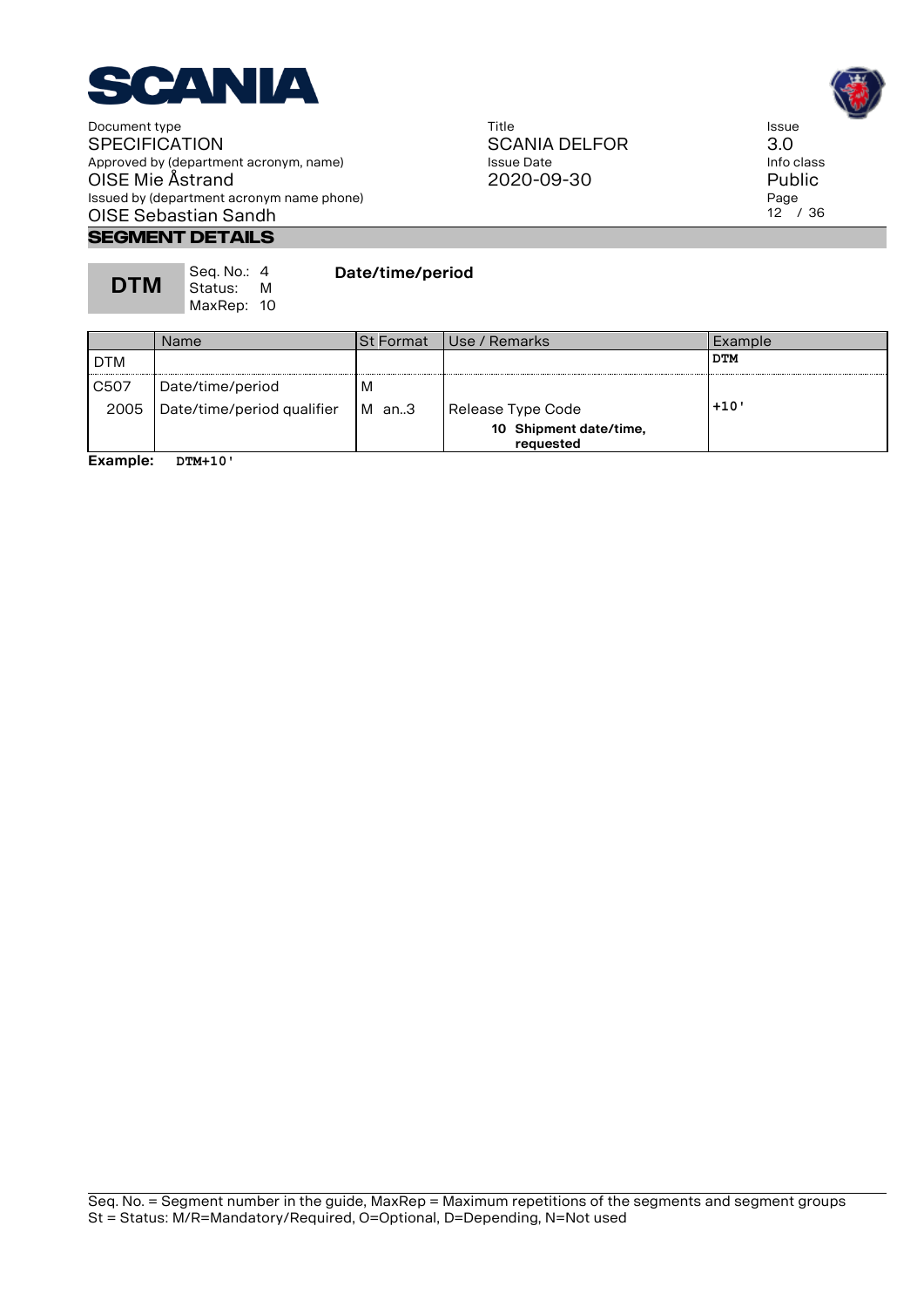

# **Segment Details**

**DTM** Seq. No.: 5 Status: R MaxRep: 10 **Date/time/period**

Name St Format Use / Remarks Example DTM **DTM** C507 Date/time/period M 2005 Date/time/period qualifier M an..3 **For all analyzing the set of the set of the set of the set of the set of the set of the set of the set of the set of the set of the set of the set of the set of the set of the set o 137 Document/message date/ time** 2380 Date/time/period R an..12 Message Date/Time **:202009301337** 2379 Date/time/period format qualifier R an..3 Specifier **:203' 102 CCYYMMDD 203 CCYYMMDDHHMM**

**Example: DTM+137:202009301337:203'**





Issue 3.0 Info class Public Page 13 / 36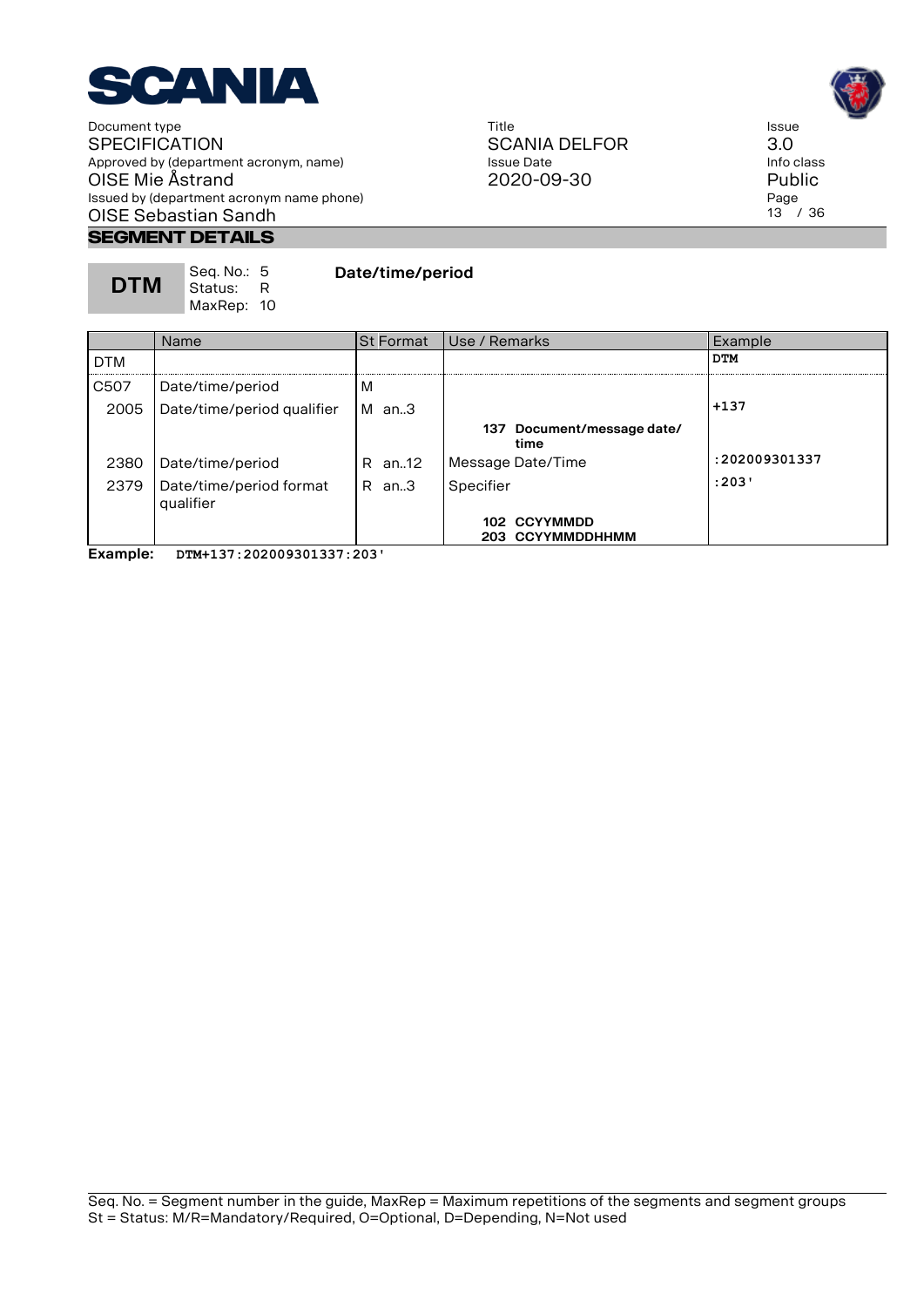

# **Segment Details**

| Seq. No.: 6<br><b>DTM</b><br>  Status:         M<br>MaxRep: 10 | Date/time/period |
|----------------------------------------------------------------|------------------|

Name St Format Use / Remarks Example DTM **DTM** C507 Date/time/period M 2005 Date/time/period qualifier M an..3 **+157 157 Validity start date** 2380 Date/time/period R an..12 Effective From Date/Time Coded **:20200930** 2379 Date/time/period format qualifier R an..3 Specifier **:102' 102 CCYYMMDD 203 CCYYMMDDHHMM**

2020-09-30

**Example: DTM+157:20200930:102'**

Title SCANIA DELFOR Issue Date

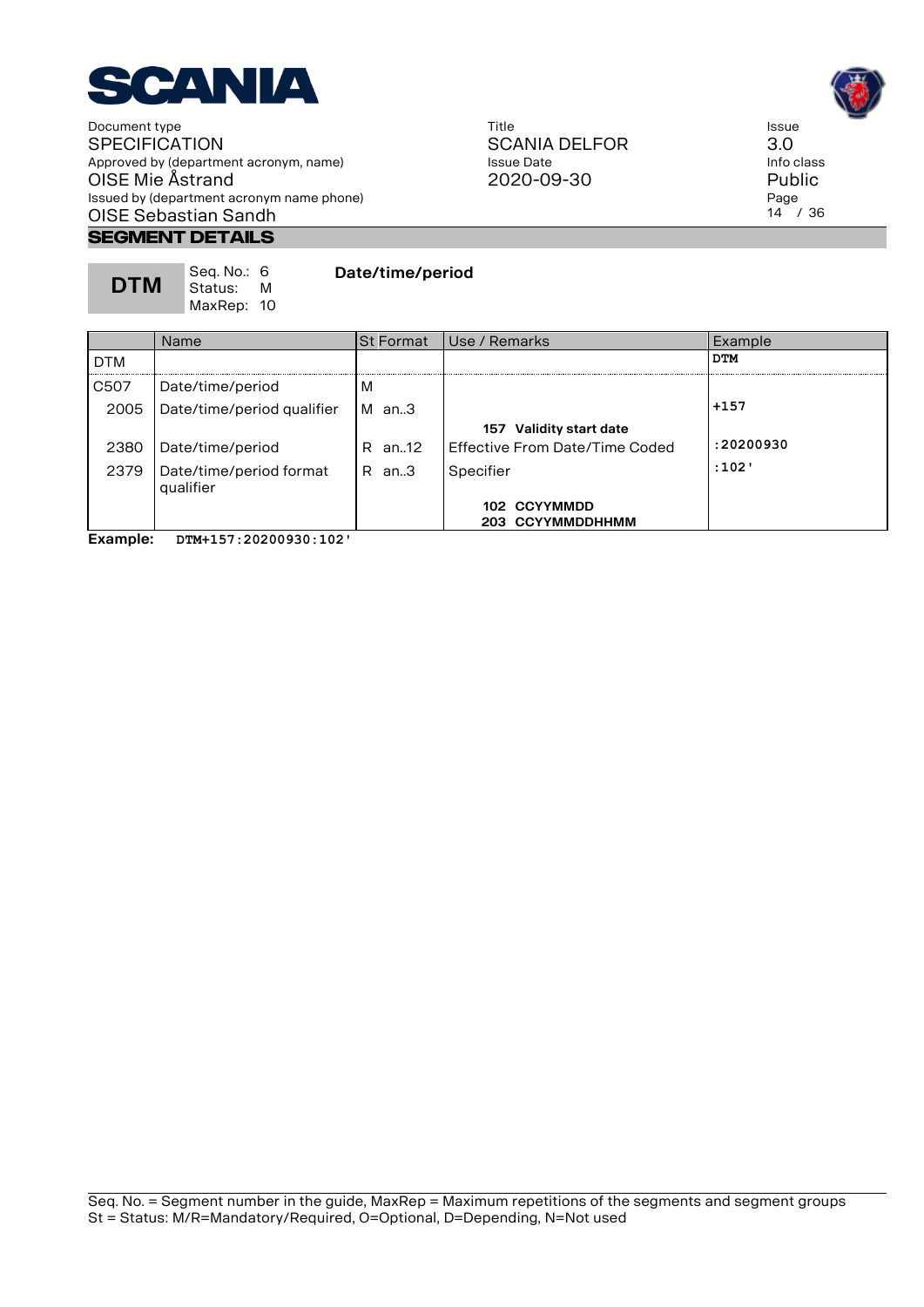

#### **Segment Details**

| SG <sub>2</sub> | Status: R<br>MaxRep: 20               | <b>Buyer</b>     |
|-----------------|---------------------------------------|------------------|
| <b>NAD</b>      | Seq. No.: 7<br>Status: M<br>MaxRep: 1 | Name and address |

Name St Format Use / Remarks Example NAD **NAD 3035** Party qualifier M an..3 **+BY BY Buyer**   $CO82$  Party identification details R 3039 Party id. identification M an..20 Buyer's Identification Number <sup>+9876543</sup> 1131 Code list qualifier N an..3 **:** N an..3 **:**  $\vert \cdot \vert$ 3055 Code list responsible agency, coded R an..3 **:91' 91 Assigned by seller or seller's agent**

**Example: NAD+BY+9876543::91'**

Title SCANIA DELFOR Issue Date 2020-09-30



Issue 3.0 Info class Public Page 15 / 36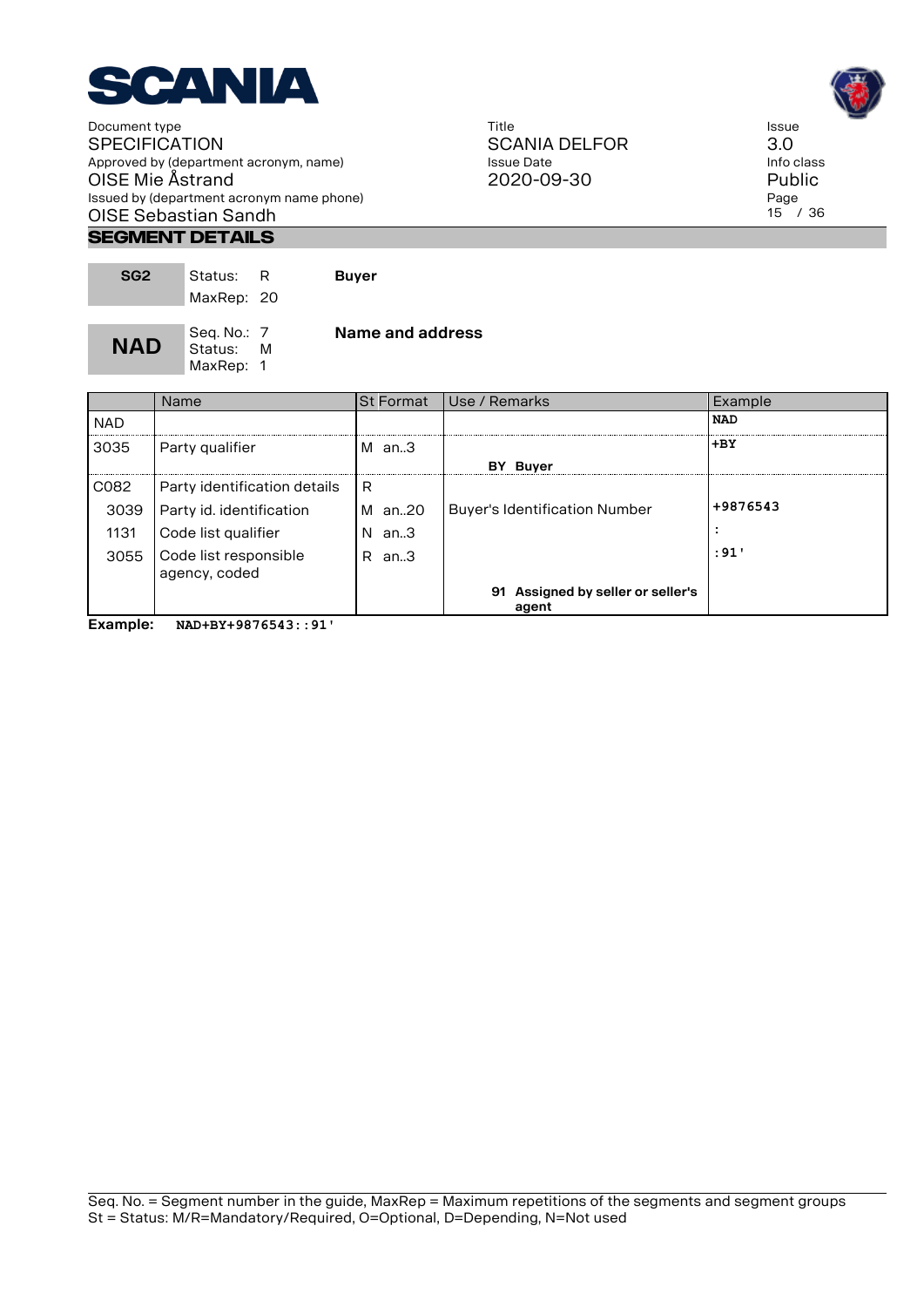

#### **Segment Details**

| SG <sub>2</sub> | Status: R   |   | <b>Manufacturer</b> |
|-----------------|-------------|---|---------------------|
|                 | MaxRep: 20  |   |                     |
|                 |             |   |                     |
|                 | Seq. No.: 8 |   | Name and address    |
| <b>NAD</b>      | Status:     | M |                     |
|                 | MaxRep: 1   |   |                     |

Name St Format Use / Remarks Example NAD **NAD**  $3035$  Party qualifier  $R$  an..3  $+MF$ **MF Manufacturer of goods**  $CO82$  Party identification details R 3039 Party id. identification  $\overline{R}$  an..7 Manufacturer's Identification Number This value should be transferred to DESADV NAD+CZ 3039 OR NAD+MF 3039 if the manufacturer code differs from consignor code. Also to be re-used in the supplier field on the Transport label. This value should also be transferred to INVOIC NAD+PE 3039 **+3456** 1131 Code list qualifier N an..3 **:** 3055 Code list responsible agency, coded R an..3 **:92' 92 Assigned by buyer or buyer's agent**

**Example: NAD+MF+3456::92'**

Seq. No. = Segment number in the guide, MaxRep = Maximum repetitions of the segments and segment groups St = Status: M/R=Mandatory/Required, O=Optional, D=Depending, N=Not used





Issue 3.0 Info class Public Page 16 / 36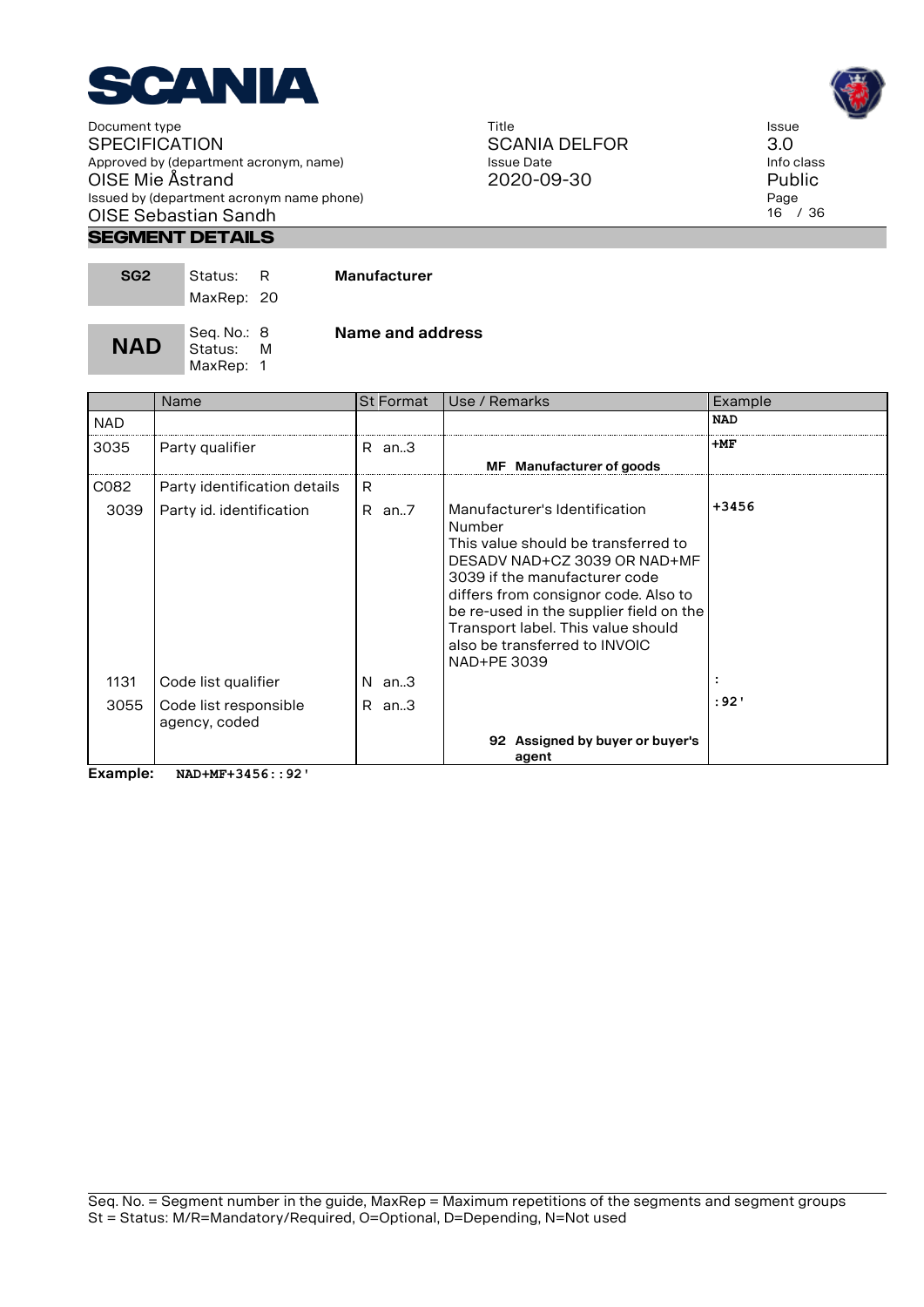

#### **Segment Details**

| SG <sub>2</sub> | Status:<br>MaxRep: 20               |   | Seller           |
|-----------------|-------------------------------------|---|------------------|
| <b>NAD</b>      | Seq. No.: 9<br>Status:<br>MaxRep: 1 | M | Name and address |

|                       | Name                                   | <b>St Format</b> | Use / Remarks                                                                                                                | Example    |
|-----------------------|----------------------------------------|------------------|------------------------------------------------------------------------------------------------------------------------------|------------|
| <b>NAD</b>            |                                        |                  |                                                                                                                              | <b>NAD</b> |
| 3035                  | Party qualifier                        | R an.3           |                                                                                                                              | l+SE       |
|                       |                                        |                  | <b>SE Seller</b>                                                                                                             |            |
| C082                  | Party identification details           | R                |                                                                                                                              |            |
| 3039                  | Party id. identification               | $R$ an. $7$      | Seller's Identification Number<br>This value should be transferred to<br>DESADV NAD+SE 3039 as well as<br>INVOIC NAD+SE 3039 | $+3456$    |
| 1131                  | Code list qualifier                    | $N$ an3          |                                                                                                                              |            |
| 3055                  | Code list responsible<br>agency, coded | R an.3           |                                                                                                                              | : 92 '     |
|                       |                                        |                  | 92 Assigned by buyer or buyer's<br>agent                                                                                     |            |
| Experience in the set | <br>                                   |                  |                                                                                                                              |            |

**Example: NAD+SE+3456::92'**

Title SCANIA DELFOR Issue Date 2020-09-30



Issue 3.0 Info class Public Page 17 / 36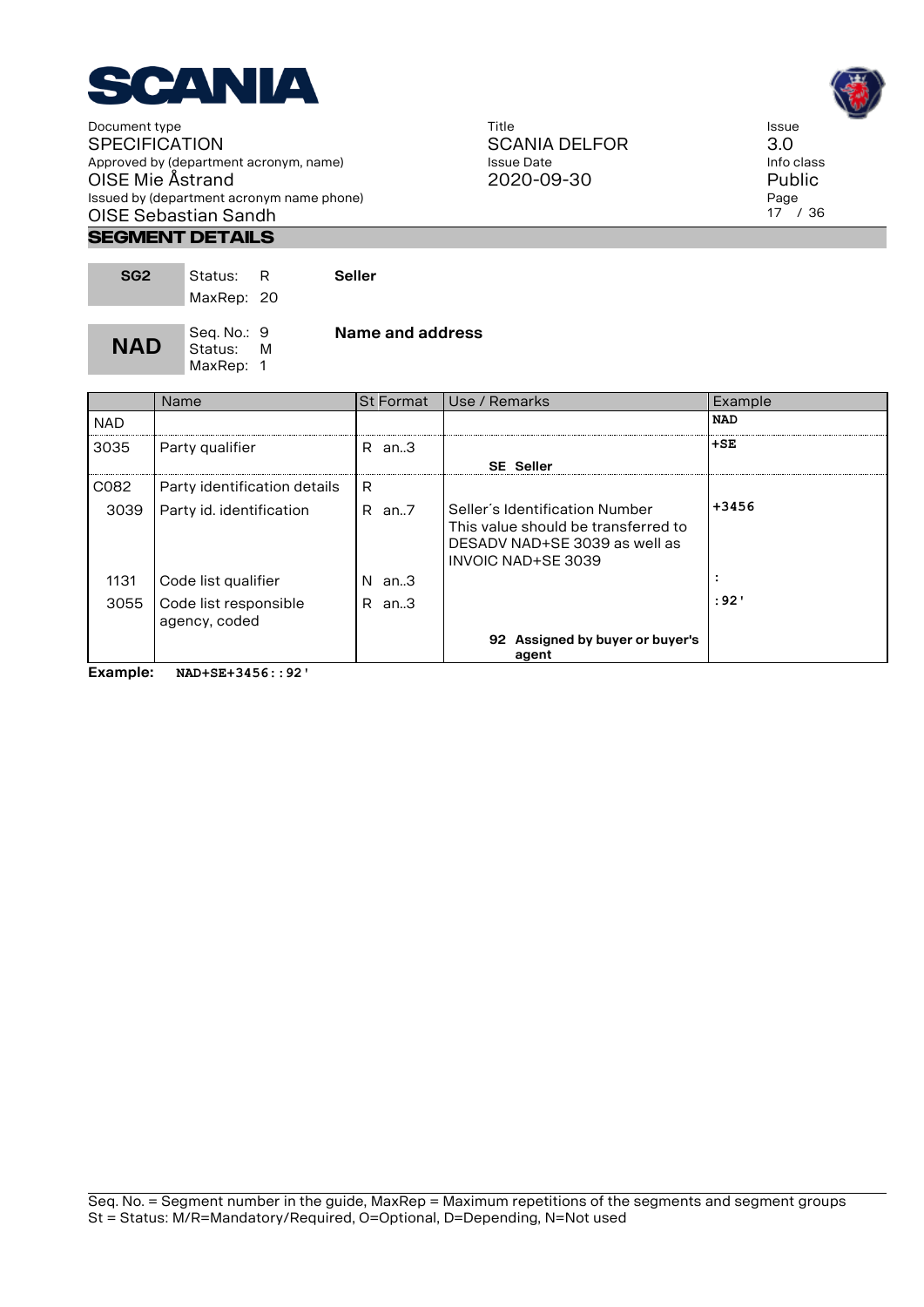

#### Title SCANIA DELFOR Issue Date 2020-09-30



Issue 3.0 Info class Public Page 18 / 36

#### **Segment Details**

| <b>UNS</b> | Seg. No.: 10<br>Status: I<br>MaxRep: 1 | M | <b>SECTION CONTROL</b> |
|------------|----------------------------------------|---|------------------------|
|            |                                        |   |                        |

|            | Name                   | <b>St Format</b> | Use / Remarks                         | Example |
|------------|------------------------|------------------|---------------------------------------|---------|
| <b>UNS</b> |                        |                  |                                       | UNS     |
| 0081       | Section identification | м<br>a1          |                                       | +D'     |
|            |                        |                  | D Header/detail section<br>separation |         |

**Example: UNS+D'**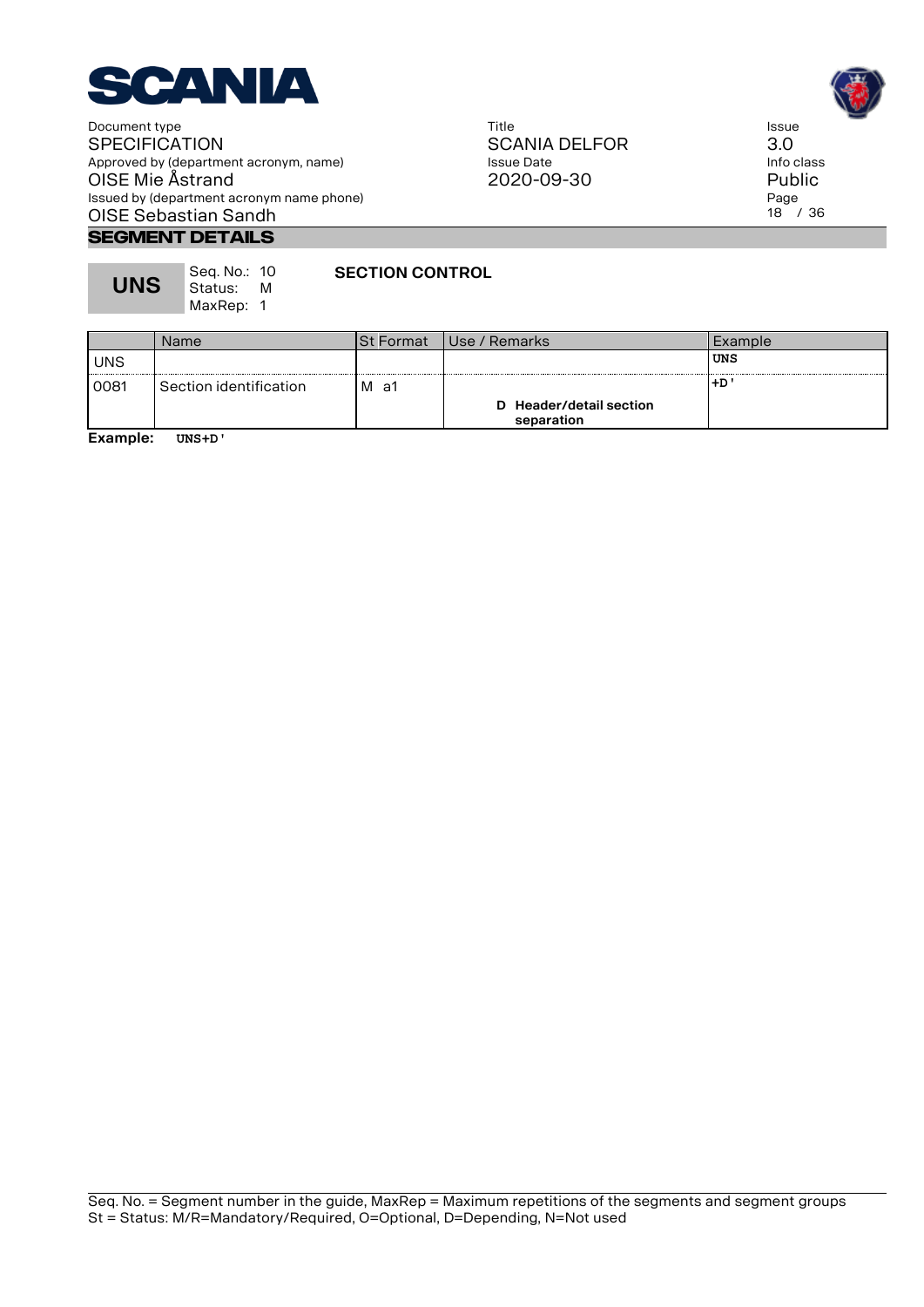

#### **Segment Details**

| SG4        | Status:<br>MaxRep: 500  | -R | Consignee        |
|------------|-------------------------|----|------------------|
| <b>NAD</b> | Seq. No.: 11<br>Status: |    | Name and address |

MaxRep: 1

|            | Name                                   | <b>St Format</b> | Use / Remarks                                                                                                                          | Example            |
|------------|----------------------------------------|------------------|----------------------------------------------------------------------------------------------------------------------------------------|--------------------|
| <b>NAD</b> |                                        |                  |                                                                                                                                        | <b>NAD</b>         |
| 3035       | Party qualifier                        | $M$ an3          |                                                                                                                                        | $+CN$              |
|            |                                        |                  | <b>CN</b> Consignee                                                                                                                    |                    |
| C082       | Party identification details           | R.               |                                                                                                                                        |                    |
| 3039       | Party id. identification               | $M$ an7          | Consignee's Identification Number<br>This value should be transferred to<br>DESADV NAD+CN 3039 as well as<br><b>INVOIC NAD+ST 3039</b> | $+CHA$             |
| 1131       | Code list qualifier                    | $N$ an. $3$      |                                                                                                                                        |                    |
| 3055       | Code list responsible<br>agency, coded | $R$ an. $3$      |                                                                                                                                        | : 92               |
|            |                                        |                  | 92 Assigned by buyer or buyer's<br>agent                                                                                               |                    |
| C058       | Name and address                       | R.               |                                                                                                                                        |                    |
| 3124       | Name and address line                  | R an35           | Scania Consignee's Address Line 1<br>To appear on the SECOND line of<br>Receiver Area on the Transport<br>Label.                       | +SODERTALJE SWEDEN |
| C080       | Party name                             | R                |                                                                                                                                        |                    |
| 3036       | Party name                             | R an35           | Scania Consignee's Name<br>To appear in the FIRST line of<br>Receiver Area on the Transport<br>Label.                                  | +SCANIA-CHASSIE'   |

**Example: NAD+CN+CHA::92+SODERTALJE SWEDEN+SCANIA-CHASSIE'**

Title SCANIA DELFOR Issue Date 2020-09-30



3.0 Info class Public Page 19 / 36

Issue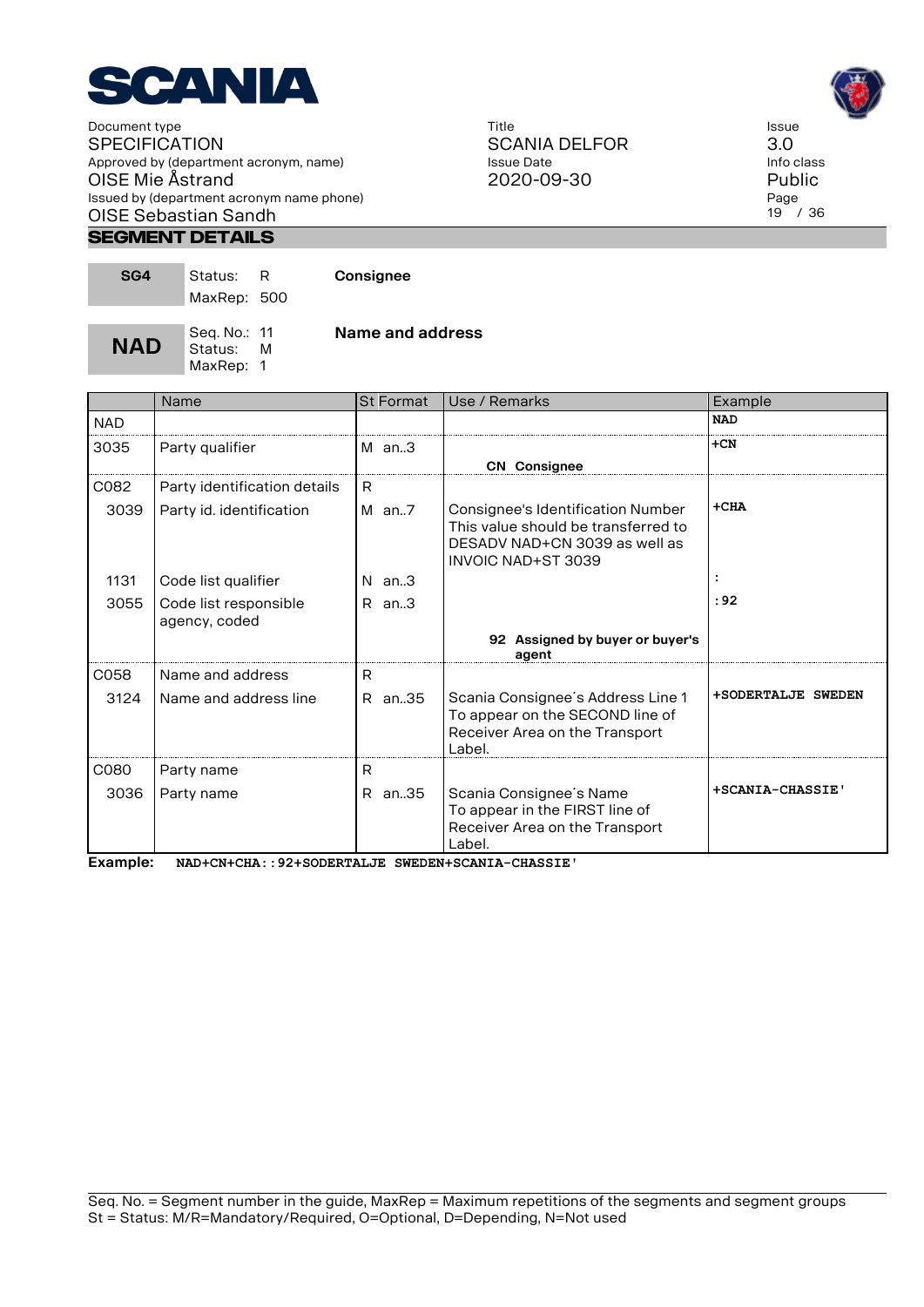

Title SCANIA DELFOR Issue Date 2020-09-30



# **Segment Details**

| SG4             | Status: R<br>MaxRep: 500               | Consignee                |
|-----------------|----------------------------------------|--------------------------|
| SG <sub>8</sub> | Status: R<br>MaxRep: 9999              | <b>Scheduled article</b> |
| LIN             | Seq. No.: 12<br>Status: M<br>MaxRep: 1 | Line item                |

|                  | Name                                   | <b>St Format</b> | Use / Remarks                                                                                                                                                            | Example  |
|------------------|----------------------------------------|------------------|--------------------------------------------------------------------------------------------------------------------------------------------------------------------------|----------|
| LIN              |                                        |                  |                                                                                                                                                                          | LIN      |
| 1082             | Line item number                       | N n.6            |                                                                                                                                                                          |          |
| 1229             | Action request/<br>notification, coded | R an1            | Instruction Update Action Code<br>The code "changed" means the<br>previos delivery instruction for the<br>updated horizon period is completely<br>replaced.<br>3 Changed | $+3$     |
| C <sub>212</sub> | Item number identification             | R                |                                                                                                                                                                          |          |
| 7140             | Item number                            | $R$ an. $7$      | Article Number<br>To be re-used in the part number<br>field on the OTL or VDA4902                                                                                        | +1533115 |
| 7143             | Item number type, coded                | $R$ an. $3$      |                                                                                                                                                                          | :IN'     |
|                  |                                        |                  | IN Buyers item number                                                                                                                                                    |          |

The code "changed" means the previous delivery instruction for the updated horizon period is completely replaced. **Example: LIN++3+1533115:IN'**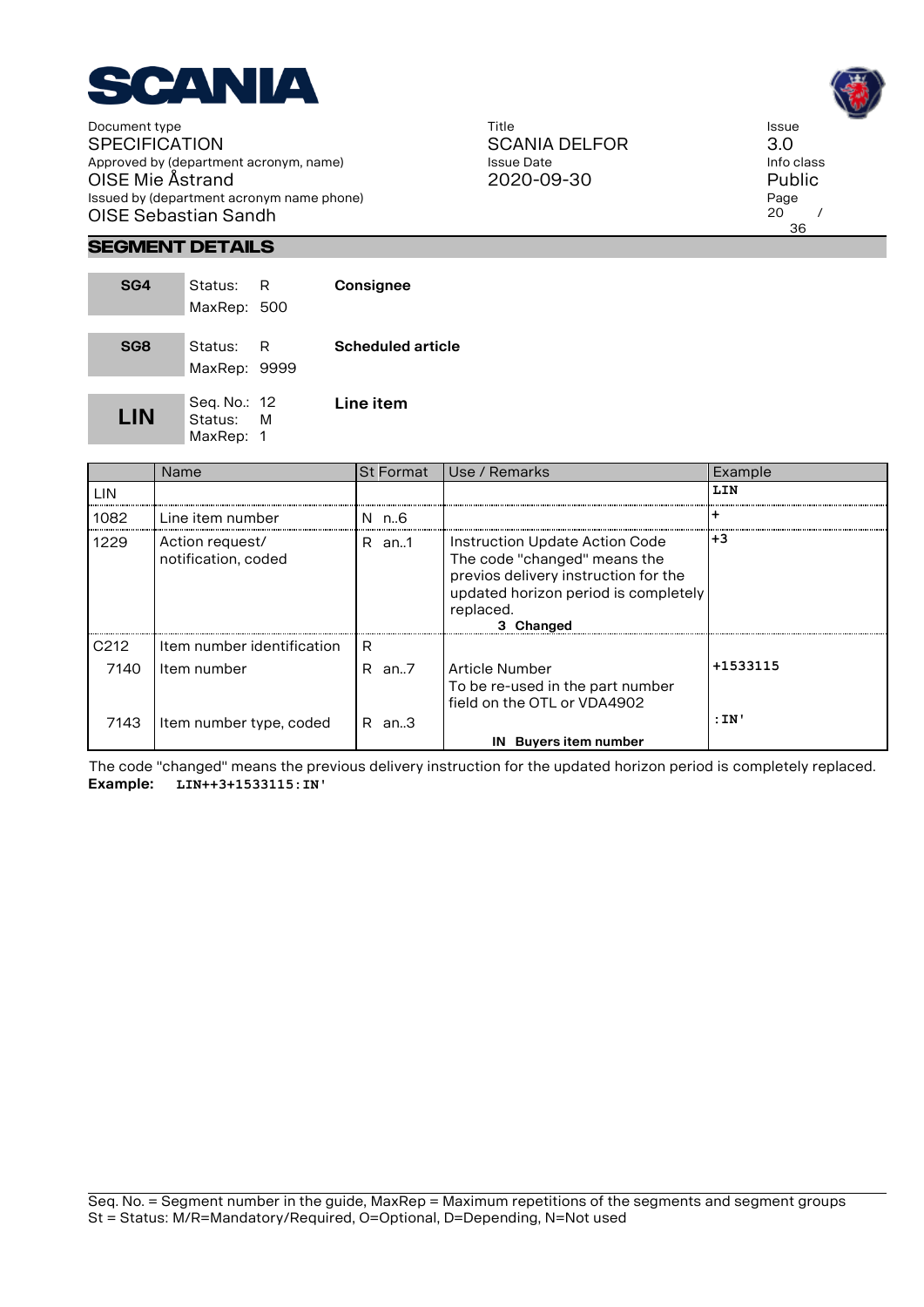

#### **Segment Details**

| SG4             | Status: R<br>MaxRep: 500                | Consignee                |
|-----------------|-----------------------------------------|--------------------------|
| SG <sub>8</sub> | Status: R<br>MaxRep: 9999               | <b>Scheduled article</b> |
| IMD             | Seg. No.: 13<br>Status: R<br>MaxRep: 10 | <b>Item description</b>  |

|            | Name                                   | <b>St Format</b> | Use / Remarks                                                                                   | Example     |
|------------|----------------------------------------|------------------|-------------------------------------------------------------------------------------------------|-------------|
| <b>IMD</b> |                                        |                  |                                                                                                 | IMD         |
| 7077       | Item description type,<br>coded        | $N$ an. $3$      |                                                                                                 |             |
| 7081       | Item characteristic, coded             | N an.3           |                                                                                                 | -           |
| C273       | Item description                       | R                |                                                                                                 |             |
| 7009       | Item description<br>identification     | an17<br>N.       |                                                                                                 | ٠           |
| 1131       | Code list qualifier                    | N.<br>an3        |                                                                                                 |             |
| 3055       | Code list responsible<br>agency, coded | an3<br>N.        |                                                                                                 |             |
| 7008       | Item description                       | R an15           | Article Description (Line 1)<br>To be re-used in the Description field<br>on the OTL or VDA4902 | : BRACKET ' |

Title

Issue Date 2020-09-30

SCANIA DELFOR

Scanias Part description, to appear on Description Area on the Transport Label. **Example: IMD+++:::BRACKET'**

Issue 3.0 Info class Public Page 21 / 36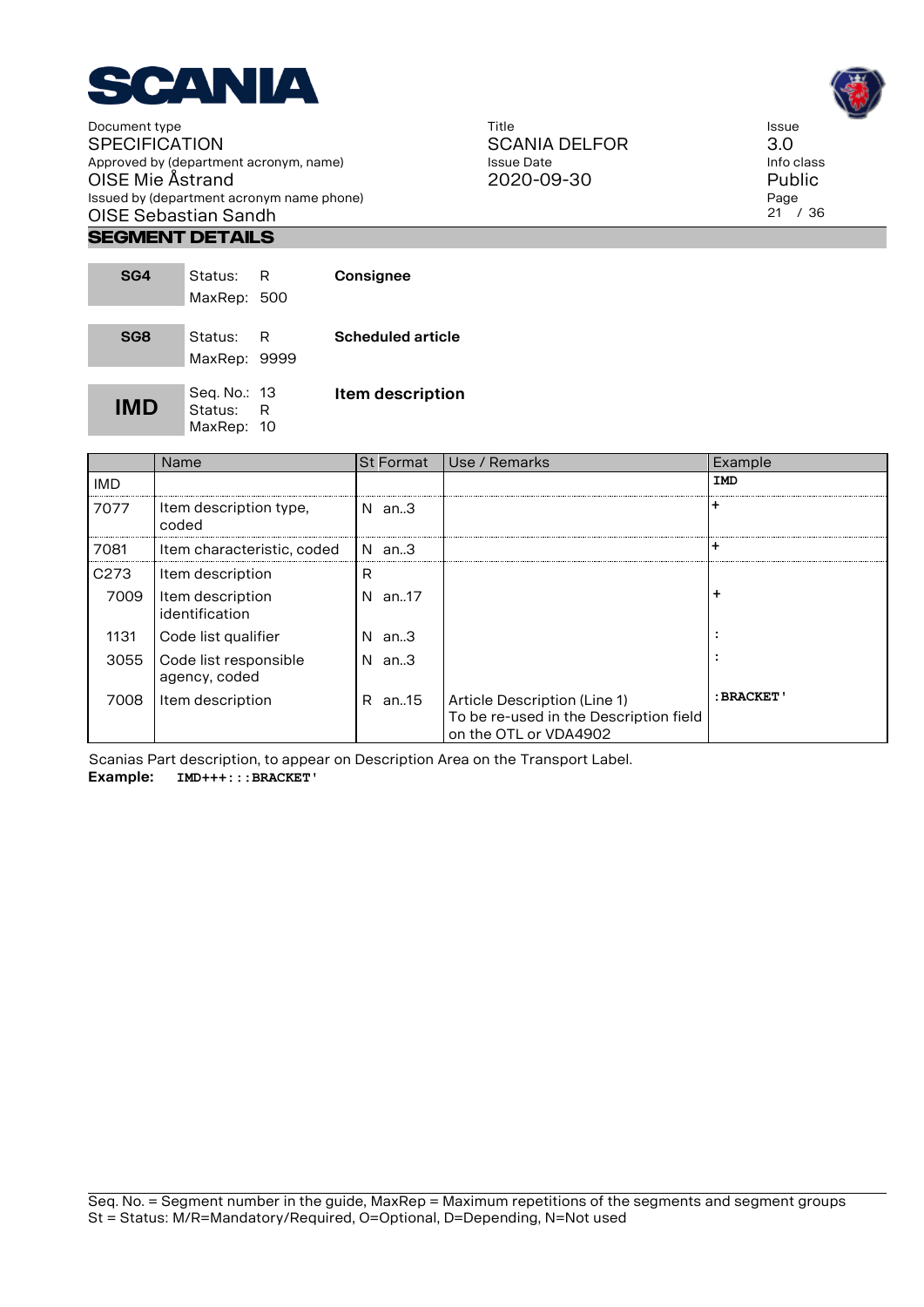

Title SCANIA DELFOR Issue Date 2020-09-30



# **Segment Details**

| SG4             | Status:<br>MaxRep: 500                   | R | Consignee                            |
|-----------------|------------------------------------------|---|--------------------------------------|
| SG <sub>8</sub> | Status:<br>MaxRep: 9999                  | R | <b>Scheduled article</b>             |
| <b>LOC</b>      | Seq. No.: 14<br>Status: R<br>MaxRep: 100 |   | <b>Place/location identification</b> |

|                          | <b>Name</b>                                                   | <b>St Format</b> | l Use / Remarks                                                                       | Example  |
|--------------------------|---------------------------------------------------------------|------------------|---------------------------------------------------------------------------------------|----------|
| <b>LOC</b>               |                                                               |                  |                                                                                       | LOC      |
| 3227                     | Place/location qualifier                                      | $M$ an3          | 11 Place/port of discharge                                                            | $+11$    |
| C <sub>517</sub><br>3225 | Location identification<br>l Place/location<br>identification | R<br>R an10      | Place Of Discharge Id. Coded<br>To appear on Dock and Gate on the<br>Transport Label. | $+270BS$ |

This information should not be used as part of an order identification, as it can be changed without prior notice. **Example: LOC+11+270BS'**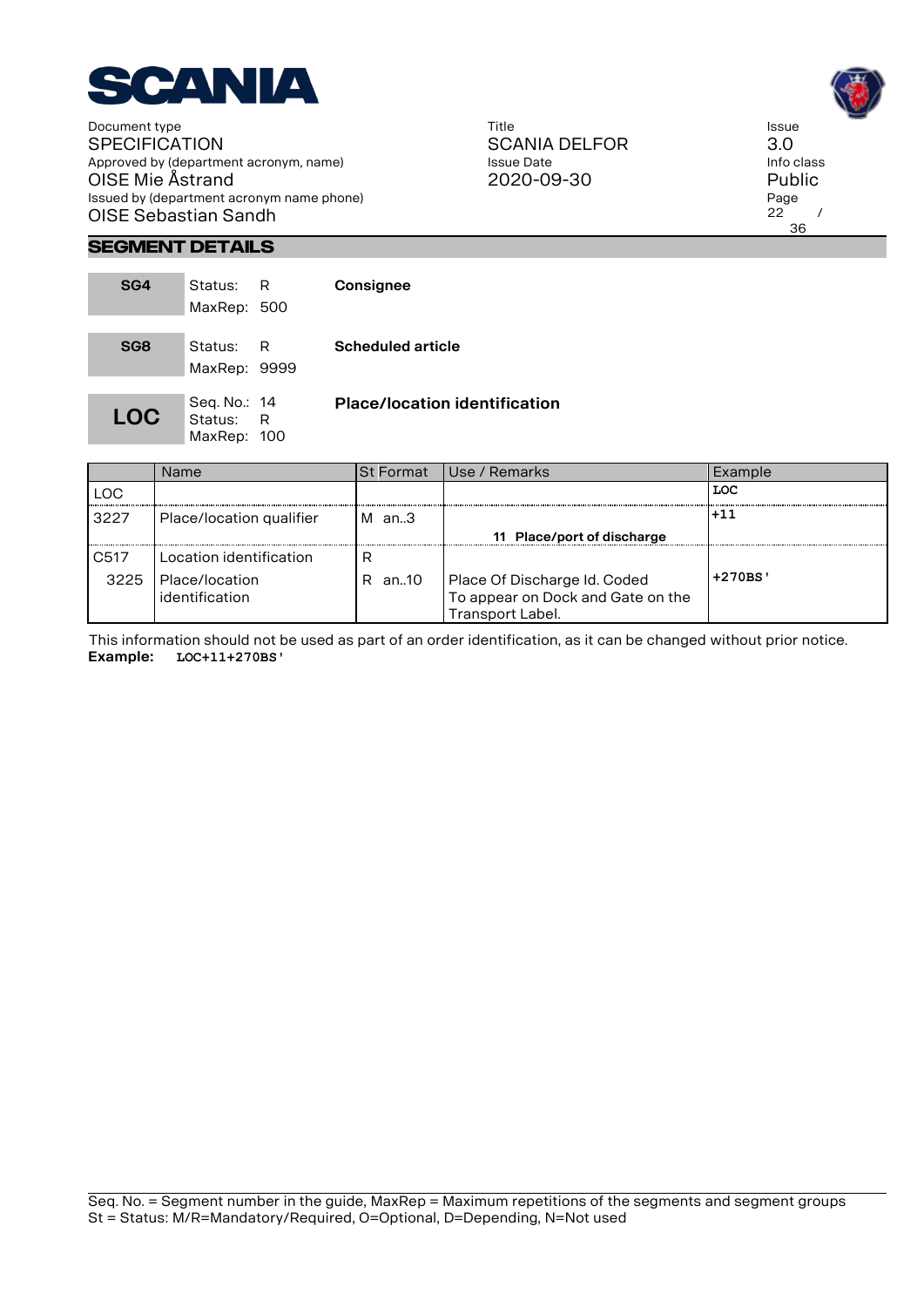

Title SCANIA DELFOR Issue Date 2020-09-30



# **Segment Details**

| SG4             | Status:<br>MaxRep: 500                   | R | Consignee                            |
|-----------------|------------------------------------------|---|--------------------------------------|
| SG <sub>8</sub> | Status: R<br>MaxRep: 9999                |   | <b>Scheduled article</b>             |
| <b>LOC</b>      | Seq. No.: 15<br>Status: R<br>MaxRep: 100 |   | <b>Place/location identification</b> |

|                  | Name                             | <b>St Format</b> | Use / Remarks                                                                           | Example |
|------------------|----------------------------------|------------------|-----------------------------------------------------------------------------------------|---------|
| LOC              |                                  |                  |                                                                                         | LOC     |
| 3227             | Place/location qualifier         | $M$ an3          |                                                                                         | l+159   |
|                  |                                  |                  | 159 Additional internal<br>destination                                                  |         |
| C <sub>517</sub> | Location identification          | R                |                                                                                         |         |
| 3225             | Place/location<br>identification | .an10<br>R.      | Place Of Destination Id. Coded<br>To appear on Dock and Gate on the<br>Transport Label. | $+270'$ |

This information should not be used as part of an order identification, as it can be changed without prior notice. **Example: LOC+159+270'**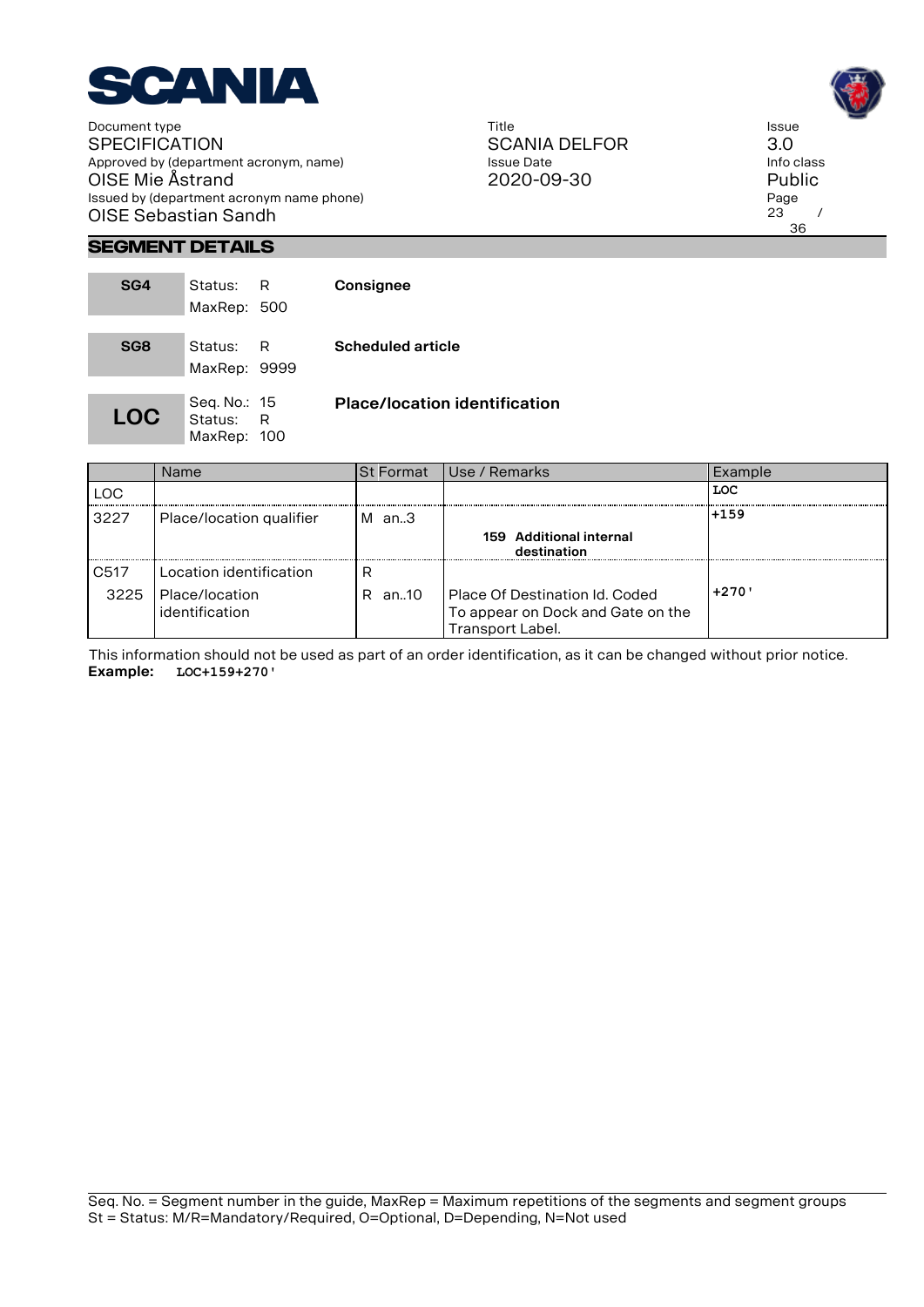

Title SCANIA DELFOR Issue Date 2020-09-30



# **Segment Details**

| SG4             | Status: R<br>MaxRep: 500               |   | Consignee                |
|-----------------|----------------------------------------|---|--------------------------|
| SG <sub>8</sub> | Status: R<br>MaxRep: 9999              |   | <b>Scheduled article</b> |
| <b>SG10</b>     | Status:<br>MaxRep: 10                  | R | Order number purchase    |
| <b>RFF</b>      | Seg. No.: 16<br>Status: M<br>MaxRep: 1 |   | Reference                |

|                | Name                | <b>St Format</b> | Use / Remarks            | Example    |  |  |
|----------------|---------------------|------------------|--------------------------|------------|--|--|
| <b>RFF</b>     |                     |                  |                          | <b>RFF</b> |  |  |
| C506           | Reference           | M                |                          |            |  |  |
| 1153           | Reference qualifier | м<br>an3         |                          | $+ON$      |  |  |
|                |                     |                  | ON Order number purchase |            |  |  |
| 1154           | Reference number    | R<br>an.7        | Number<br>Order          | :0234567   |  |  |
| <b>Example</b> | $RFF+ON.0234567$    |                  |                          |            |  |  |

**Example: RFF+ON:0234567'**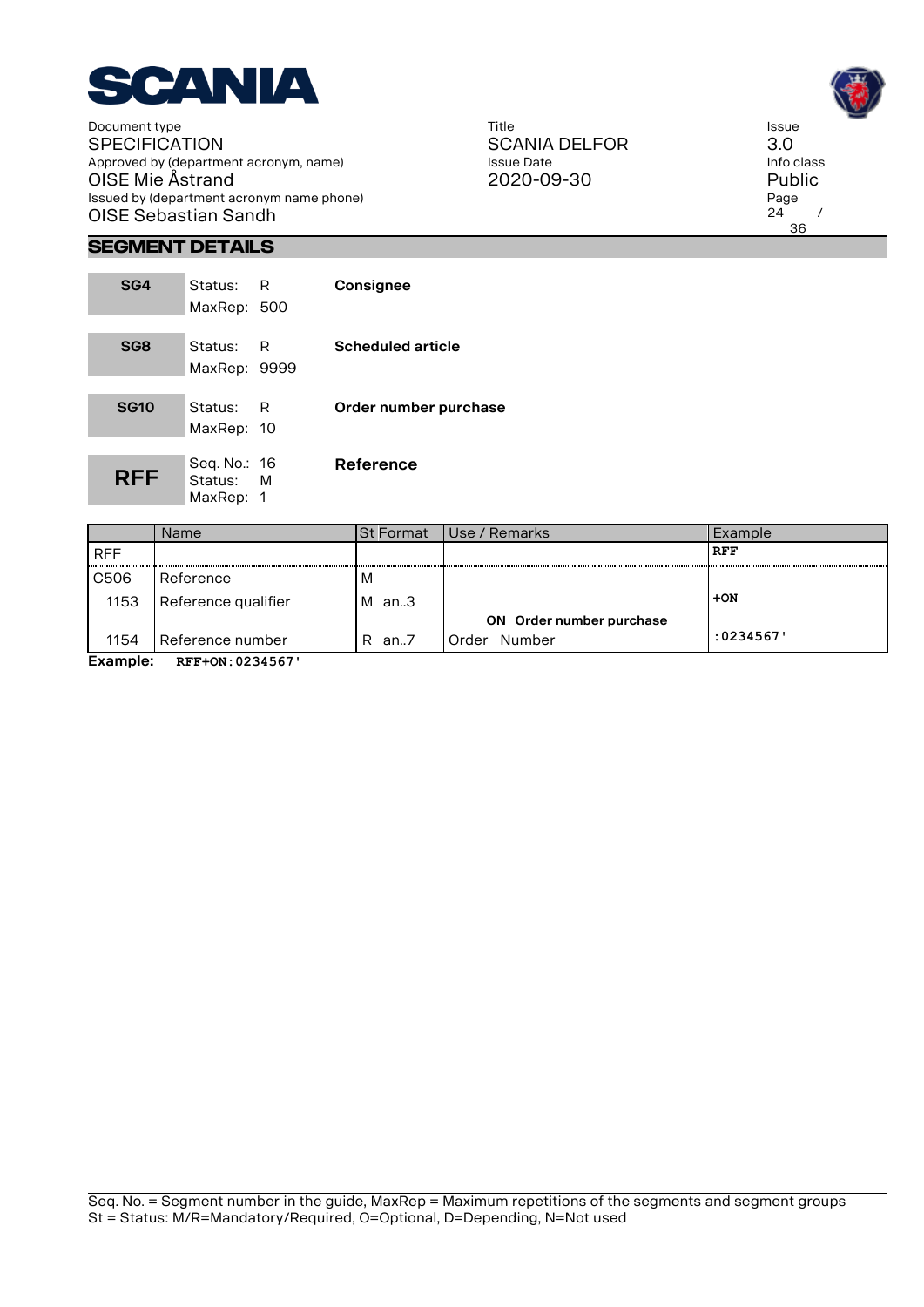

Title SCANIA DELFOR Issue Date 2020-09-30

Issue 3.0 Info class Public Page  $25$  / 36

# **Segment Details**

the control of the control of the con-

| SG4             | Status: R    |     | Consignee                       |
|-----------------|--------------|-----|---------------------------------|
|                 | MaxRep: 500  |     |                                 |
|                 |              |     |                                 |
| SG <sub>8</sub> | Status:      | – R | <b>Scheduled article</b>        |
|                 | MaxRep: 9999 |     |                                 |
|                 |              |     |                                 |
| <b>SG12</b>     | Status:      | – R | <b>Quantity To Be Delivered</b> |
|                 | MaxRep: 200  |     |                                 |
|                 |              |     |                                 |
|                 | Seq. No.: 17 |     | Quantity                        |
| <b>QTY</b>      | Status: M    |     |                                 |
|                 | MaxRep: 1    |     |                                 |

|                  | Name               | ISt Format | Use / Remarks                                         | Example    |
|------------------|--------------------|------------|-------------------------------------------------------|------------|
| <b>OTY</b>       |                    |            |                                                       | <b>OTY</b> |
| C <sub>186</sub> | Quantity details   | M          |                                                       |            |
| 6063             | Quantity qualifier | М<br>an3   | Delivery Instruction Reason Coded                     | $+113$     |
|                  |                    |            | 83 Backorder quantity<br>113 Quantity to be delivered |            |
| 6060             | Quantity           | n9<br>M    | Quantity To Be Delivered                              | :24'       |

**Example: QTY+113:24'**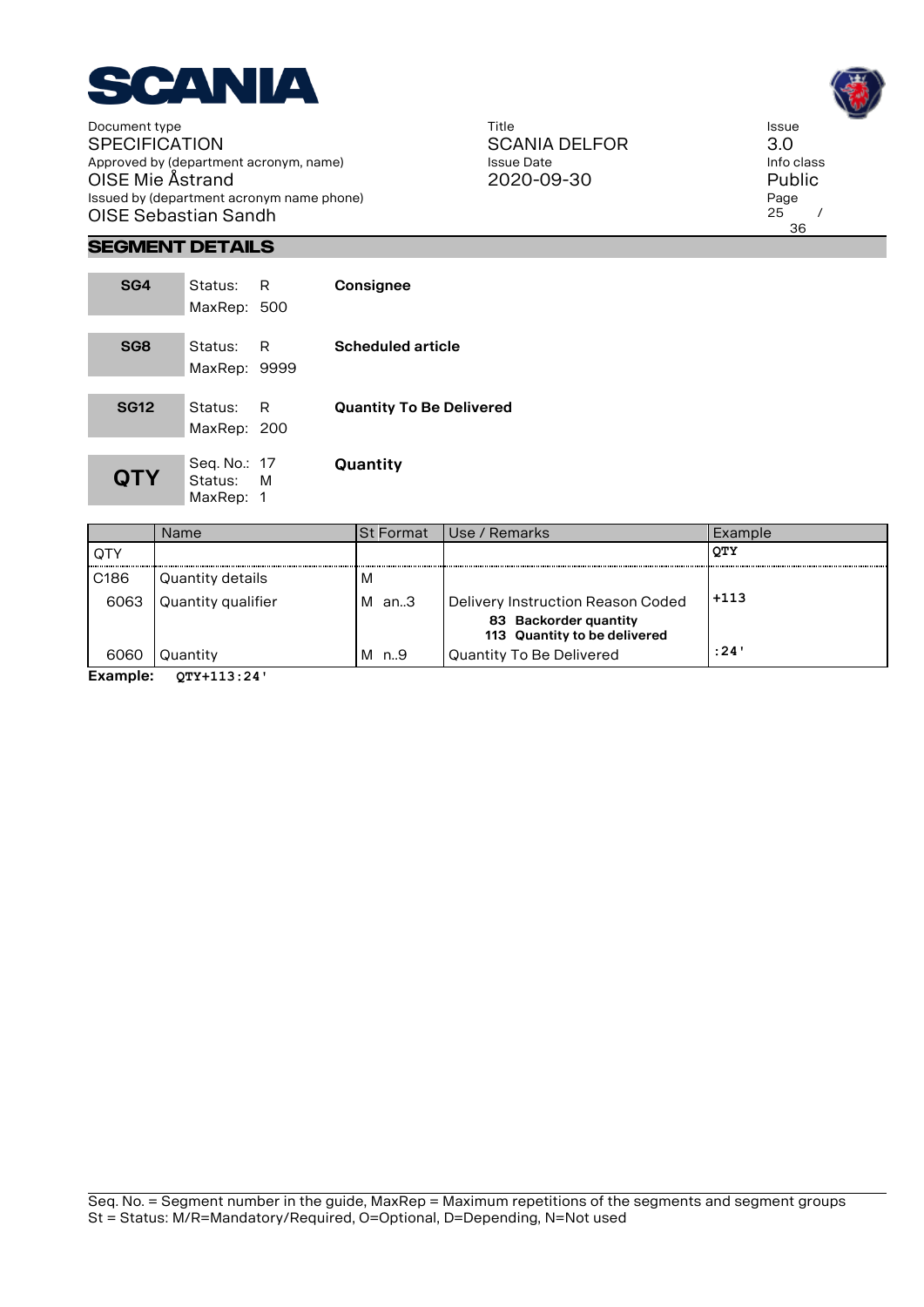

Title SCANIA DELFOR Issue Date 2020-09-30

Issue 3.0 Info class Public Page  $26 /$ 36

# **Segment Details**

| SG4             | Status:<br>MaxRep: 500                 | R   | Consignee                       |
|-----------------|----------------------------------------|-----|---------------------------------|
| SG <sub>8</sub> | Status:<br>MaxRep: 9999                | R   | <b>Scheduled article</b>        |
| <b>SG12</b>     | Status:<br>MaxRep: 200                 | – R | <b>Quantity To Be Delivered</b> |
| <b>SCC</b>      | Seq. No.: 18<br>Status: D<br>MaxRep: 1 |     | <b>Scheduling conditions</b>    |

|            | Name                                     | ISt Format | l Use / Remarks                                                                                                                                                       | Example    |
|------------|------------------------------------------|------------|-----------------------------------------------------------------------------------------------------------------------------------------------------------------------|------------|
| <b>SCC</b> |                                          |            |                                                                                                                                                                       | <b>SCC</b> |
| 4017       | Delivery plan status<br>indicator, coded | м<br>an3   | 1 Firm (Only sent by Scania<br>Parts Europe)<br>4 Planning/forecast (Only sent<br>by Scania Parts Europe)<br>24 Reference to commercial<br>agreement between partners | +24'       |

For batch delivered articles status code 24 is not a forecast. It is a call-off that shall be delivered unless you receive a new DELFOR that says otherwise.

Status code 24 is a forecast ONLY for sequence deliveries

SCC isn't sent for backlogs **Example: SCC+24'**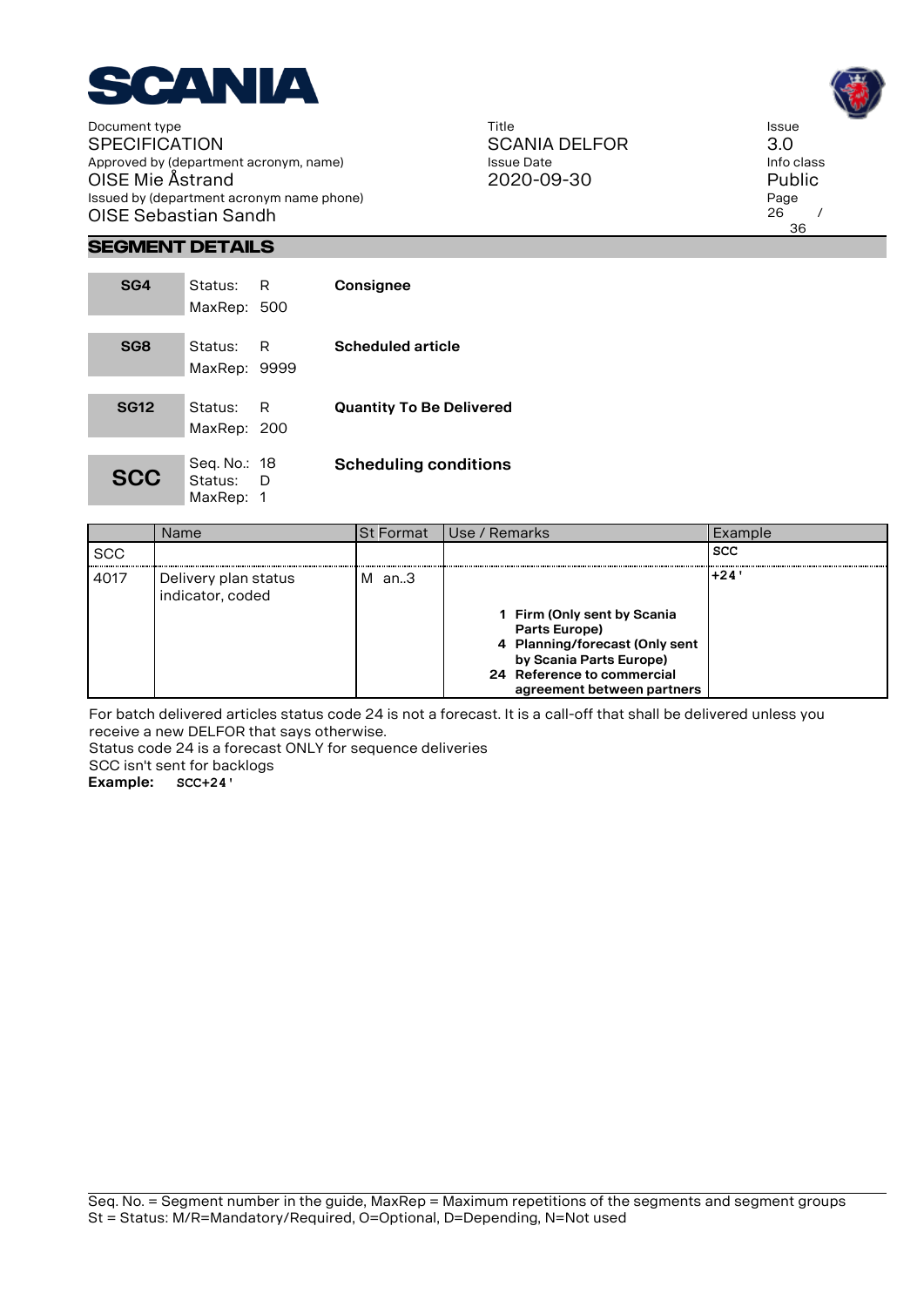

Title SCANIA DELFOR Issue Date 2020-09-30

Issue 3.0 Info class Public Page  $27$  / 36

# **Segment Details**

| SG4             | Status: R<br>MaxRep: 500               |    | Consignee                       |
|-----------------|----------------------------------------|----|---------------------------------|
| SG <sub>8</sub> | Status:<br>MaxRep: 9999                | -R | <b>Scheduled article</b>        |
| <b>SG12</b>     | Status:<br>MaxRep: 200                 | -R | <b>Quantity To Be Delivered</b> |
| <b>DTM</b>      | Seq. No.: 19<br>Status: R<br>MaxRep: 1 |    | Date/time/period                |

|            | Name                                 | <b>St Format</b> | Use / Remarks                                                                                                                                                                                      | Example    |
|------------|--------------------------------------|------------------|----------------------------------------------------------------------------------------------------------------------------------------------------------------------------------------------------|------------|
| <b>DTM</b> |                                      |                  |                                                                                                                                                                                                    | <b>DTM</b> |
| C507       | Date/time/period                     | M                |                                                                                                                                                                                                    |            |
| 2005       | Date/time/period qualifier           | M<br>an3         |                                                                                                                                                                                                    | $+2$       |
|            |                                      |                  | 2 Delivery date/time,<br>requested - Only sent by<br><b>Scania Production</b><br>64 Delivery date/time, earliest -<br><b>Only sent by Scania Parts</b><br>Europe and is accompanied<br>by $DTM+63$ |            |
| 2380       | Date/time/period                     | R.<br>n8         | Delivery Date/time or Period                                                                                                                                                                       | :20201003  |
| 2379       | Date/time/period format<br>qualifier | an3<br>R.        | Specifier                                                                                                                                                                                          | :102'      |
|            |                                      |                  | 102 CCYYMMDD                                                                                                                                                                                       |            |

**Example: DTM+2:20201003:102'**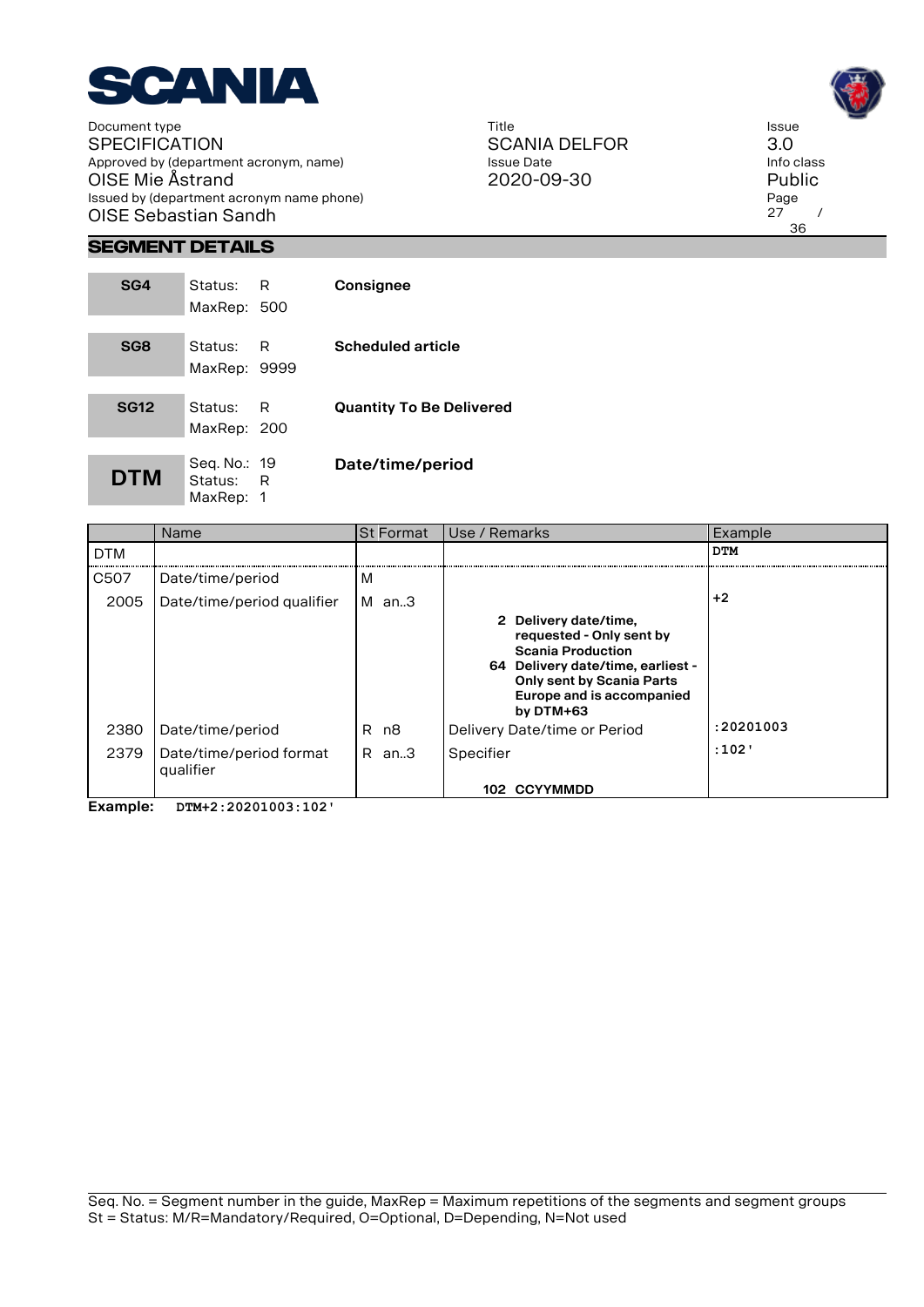

Title SCANIA DELFOR Issue Date 2020-09-30

Issue 3.0 Info class Public Page  $28$  / 36

# **Segment Details**

| SG4         | Status: I<br>MaxRep: 500               | - R | Consignee                       |
|-------------|----------------------------------------|-----|---------------------------------|
| SG8         | Status:<br>MaxRep: 9999                | R   | <b>Scheduled article</b>        |
| <b>SG12</b> | Status:<br>MaxRep: 200                 | R   | <b>Quantity To Be Delivered</b> |
| <b>DTM</b>  | Seg. No.: 20<br>Status: D<br>MaxRep: 1 |     | Date/time/period                |

|            | Name                                 | <b>St Format</b> | Use / Remarks                                                                                                    | Example    |
|------------|--------------------------------------|------------------|------------------------------------------------------------------------------------------------------------------|------------|
| <b>DTM</b> |                                      |                  |                                                                                                                  | <b>DTM</b> |
| C507       | Date/time/period                     | R                |                                                                                                                  |            |
| 2005       | Date/time/period qualifier           | M<br>an3         |                                                                                                                  | $+63$      |
|            |                                      |                  | 63 Delivery date time, last - Only<br>sent by Scania Parts Europe<br>which will be preceeded by<br><b>DTM+64</b> |            |
| 2380       | Date/time/period                     | n8<br>R.         | Delivery Date/time or Period                                                                                     | :20201003  |
| 2379       | Date/time/period format<br>qualifier | R<br>an3         | Specifier                                                                                                        | :102       |
|            |                                      |                  | 102 CCYYMMDD                                                                                                     |            |

Only sent by Scania Parts Europe which will be preceeded by DTM+64 **Example: DTM+63:20201003:102'**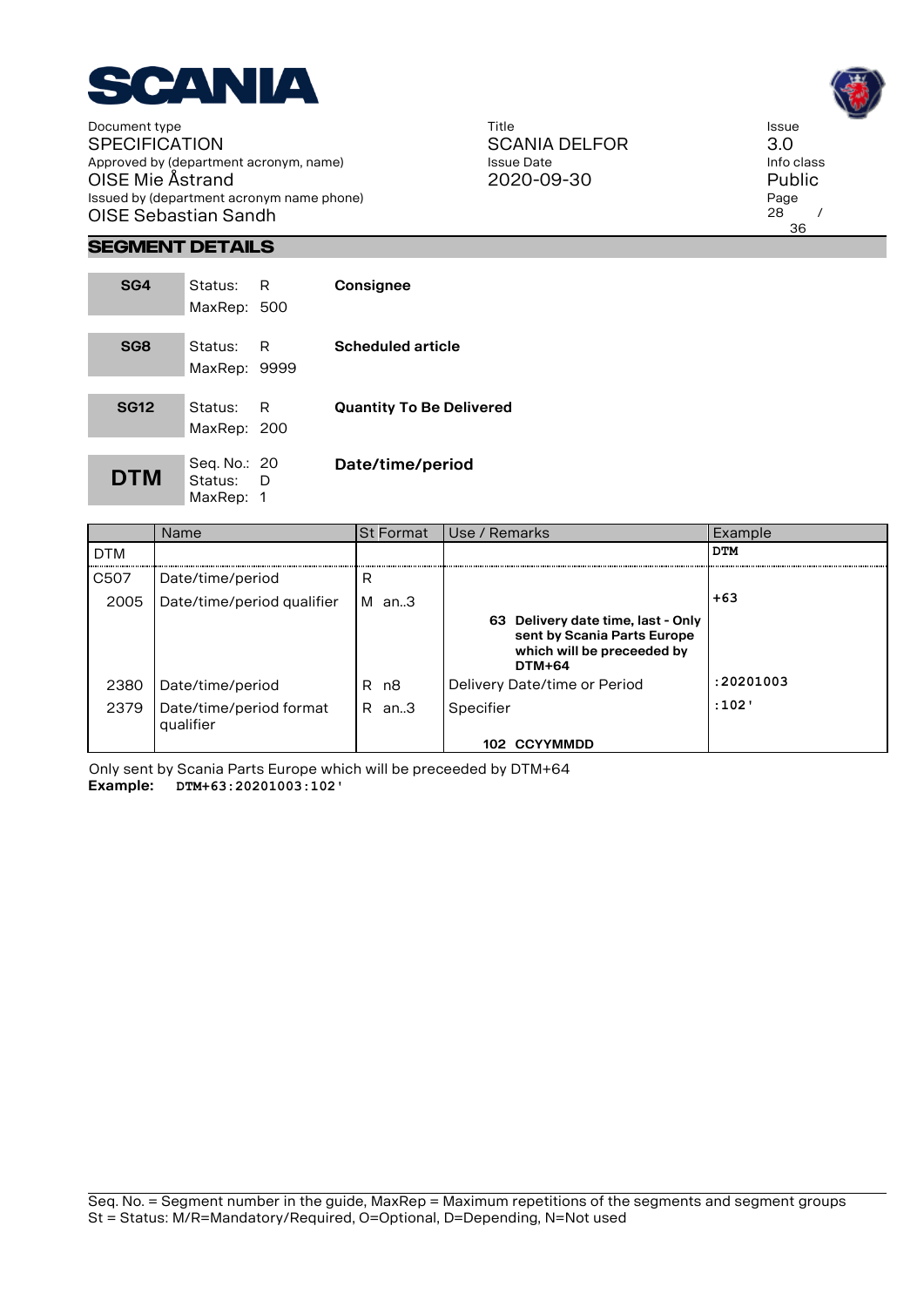

Title SCANIA DELFOR Issue Date 2020-09-30

Issue 3.0 Info class Public Page  $29$  / 36

# **Segment Details**

| SG4             | Status: R<br>MaxRep: 500               |   | Consignee                  |
|-----------------|----------------------------------------|---|----------------------------|
| SG <sub>8</sub> | Status: R<br>MaxRep: 9999              |   | <b>Scheduled article</b>   |
| <b>SG12</b>     | Status:<br>MaxRep: 200                 | D | <b>Despatched Quantity</b> |
| <b>QTY</b>      | Seg. No.: 21<br>Status: M<br>MaxRep: 1 |   | Quantity                   |

|                  | Name               | <b>St Format</b> | Use / Remarks        | Example |
|------------------|--------------------|------------------|----------------------|---------|
| QTY              |                    |                  |                      | QТY     |
| C <sub>186</sub> | Quantity details   | M                |                      |         |
| 6063             | Quantity qualifier | М<br>an3         |                      | $+12$   |
|                  |                    |                  | 12 Despatch quantity |         |
| 6060             | Quantity           | М<br>n9          | Despatched Quantity  | :100'   |

Scania is not working with cumulative quantities. Scania gives information on received goods only in the DELFOR by reporting Previous Despatch Notes

**Example: QTY+12:100'**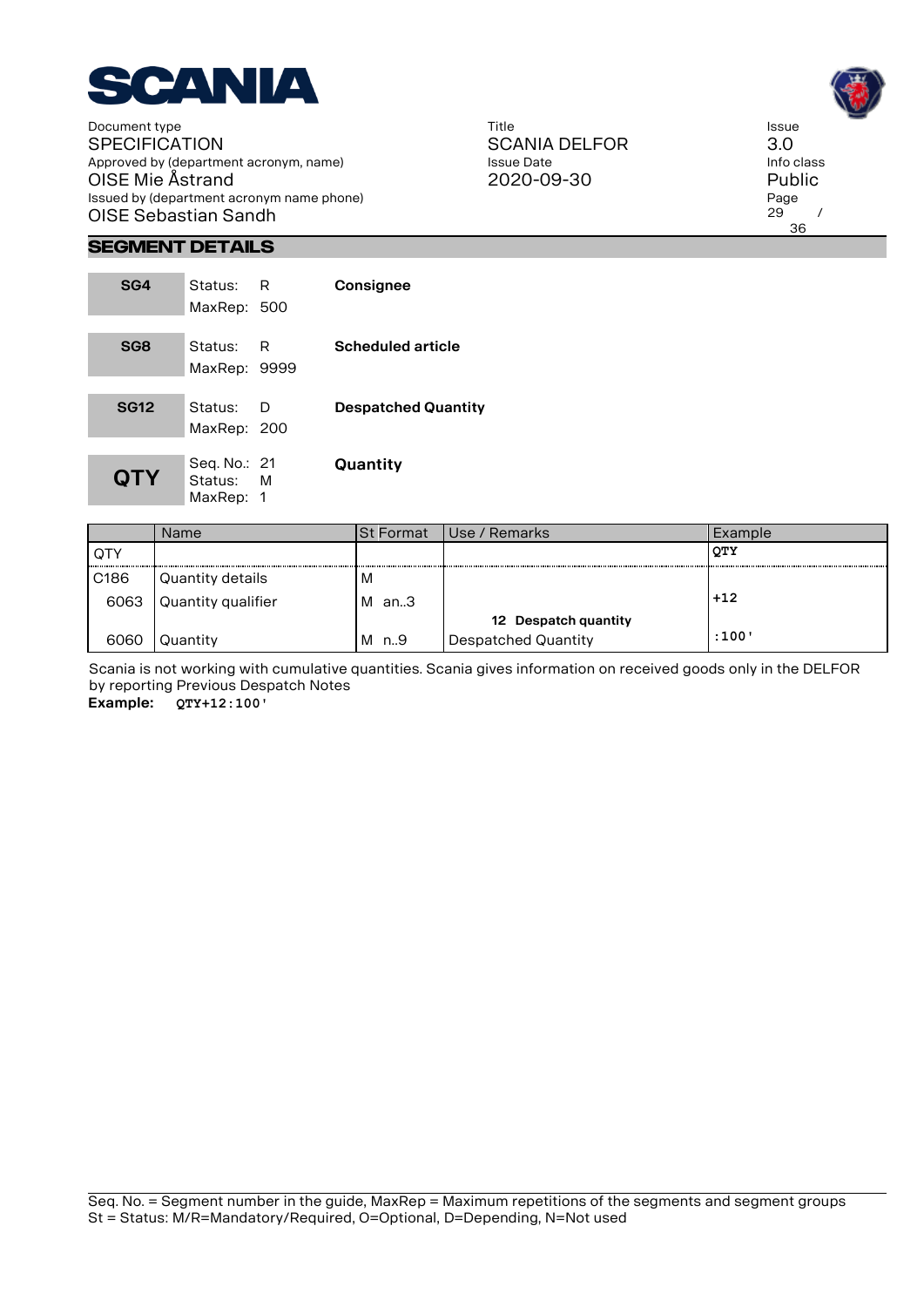

Title SCANIA DELFOR Issue Date 2020-09-30

Issue 3.0 Info class Public Page  $30^\circ$  / 36

# **Segment Details**

the control of the control of the con-

| SG4             | Status:<br>MaxRep: 500                 | R   | Consignee                     |
|-----------------|----------------------------------------|-----|-------------------------------|
| SG <sub>8</sub> | Status:<br>MaxRep: 9999                | - R | <b>Scheduled article</b>      |
| <b>SG12</b>     | Status:<br>MaxRep: 200                 | D   | <b>Despatched Quantity</b>    |
| <b>SG13</b>     | Status:<br>MaxRep: 10                  | R   | <b>Despatch Advice Number</b> |
| RFF             | Seg. No.: 22<br>Status: M<br>MaxRep: 1 |     | Reference                     |

| Name                | ISt Format | Use / Remarks              | Example             |
|---------------------|------------|----------------------------|---------------------|
|                     |            |                            | <b>RFF</b>          |
| Reference           | M          |                            |                     |
| Reference qualifier | M<br>an3   |                            | +AAK                |
|                     |            | AAK Despatch advice number |                     |
| Reference number    | an17<br>R. | Despatch Advice Number     | : 98765432123456789 |
|                     |            |                            |                     |

**Example: RFF+AAK:98765432123456789'**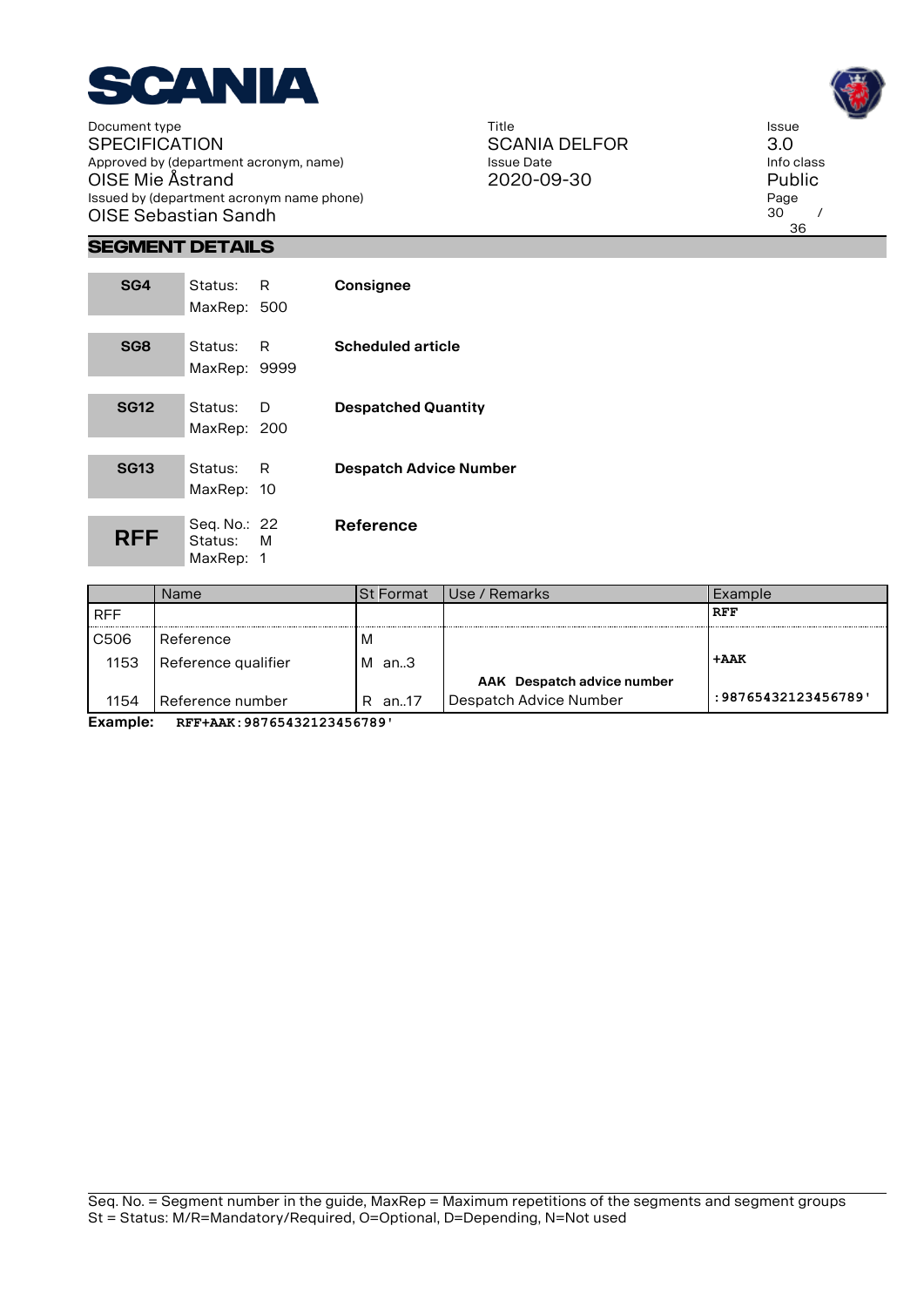

#### **Segment Details**

| SG4         | Status: R<br>MaxRep: 500             |   | Consignee                     |
|-------------|--------------------------------------|---|-------------------------------|
| SG8         | Status: R<br>MaxRep: 9999            |   | <b>Scheduled article</b>      |
| <b>SG12</b> | Status:<br>MaxRep: 200               | D | <b>Despatched Quantity</b>    |
| <b>SG13</b> | Status: R<br>MaxRep: 10              |   | <b>Despatch Advice Number</b> |
| <b>DTM</b>  | Seg. No.: 23<br>Status:<br>MaxRep: 1 | ∩ | Date/time/period              |

|            | <b>Name</b>                | <b>St Format</b> | Use / Remarks           | Example    |
|------------|----------------------------|------------------|-------------------------|------------|
| <b>DTM</b> |                            |                  |                         | <b>DTM</b> |
| C507       | Date/time/period           | M                |                         |            |
| 2005       | Date/time/period qualifier | M an.3           |                         | $+171$     |
|            |                            |                  | 171 Reference date/time |            |
| 2380       | Date/time/period           | R an8            | Document Date/Time      | :20200930  |
| 2379       | Date/time/period format    | R an.3           | Specifier               | :102'      |
|            | qualifier                  |                  |                         |            |
|            |                            |                  | 102 CCYYMMDD            |            |

**Example: DTM+171:20200930:102'**





Issue 3.0 Info class Public Page 31 / 36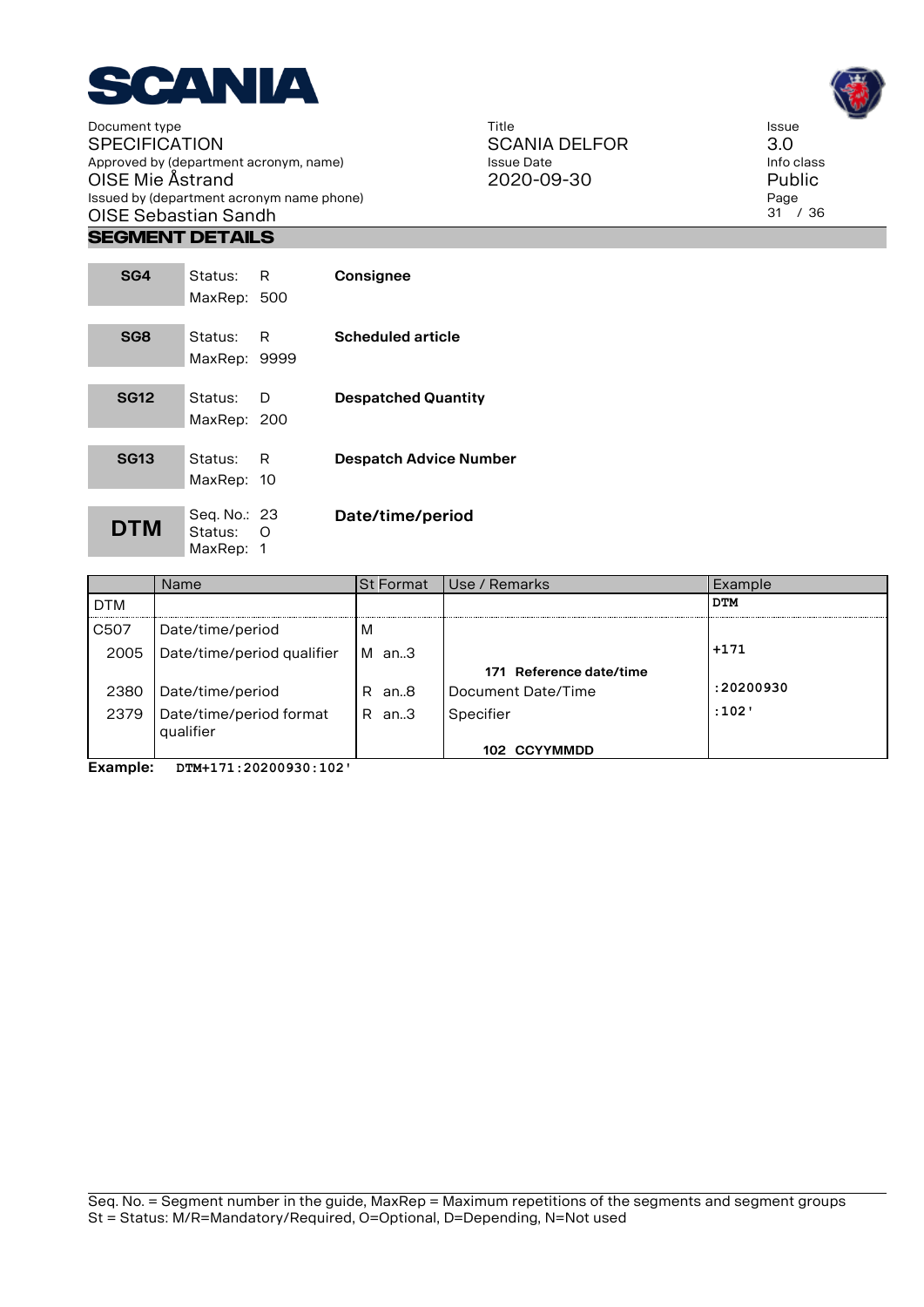

Title SCANIA DELFOR Issue Date 2020-09-30



Issue 3.0

Page  $32 /$ 36

**Segment Details**

**UNS**

Seq. No.: 24 Status: M MaxRep: 1

**SECTION CONTROL**

Name St Format Use / Remarks Example UNS **UNS** 0081 Section identification M a1 **+S' S Detail/summary section separation**

**Example: UNS+S'**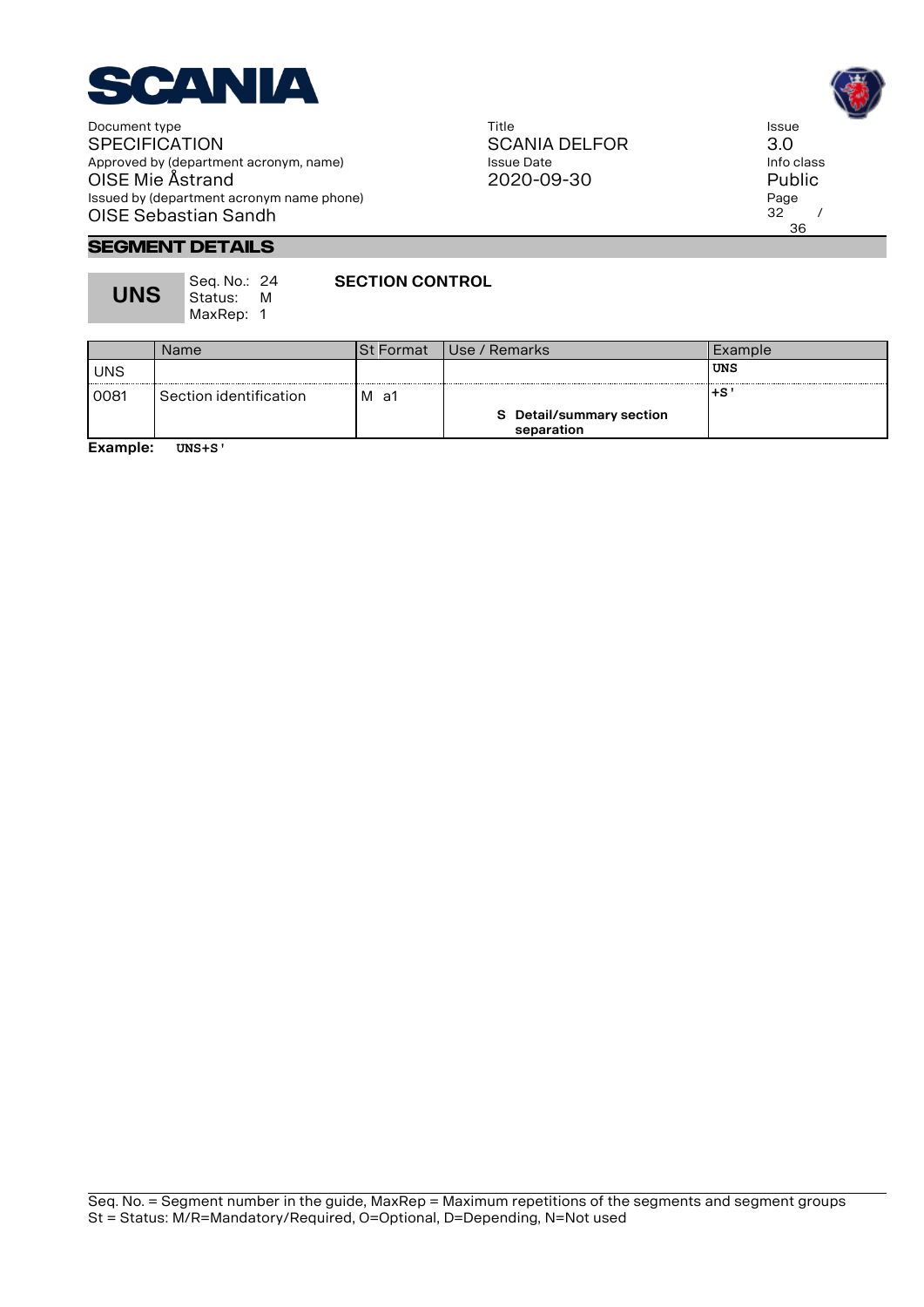

Title SCANIA DELFOR Issue Date 2020-09-30



# **Segment Details**

**UNT**

Seq. No.: 25 Status: M MaxRep: 1

# **MESSAGE TRAILER**

|      | Name                               | ISt Format | Use / Remarks                             | Example |
|------|------------------------------------|------------|-------------------------------------------|---------|
| UNT  |                                    |            |                                           | UNT     |
| 0074 | Number of segments in a<br>message | M n.6      | Number of segments in the message $ +24 $ |         |
| 0062 | Message reference<br>number        | M an14     | Message reference number                  | $+7$    |

**Example: UNT+24+7'**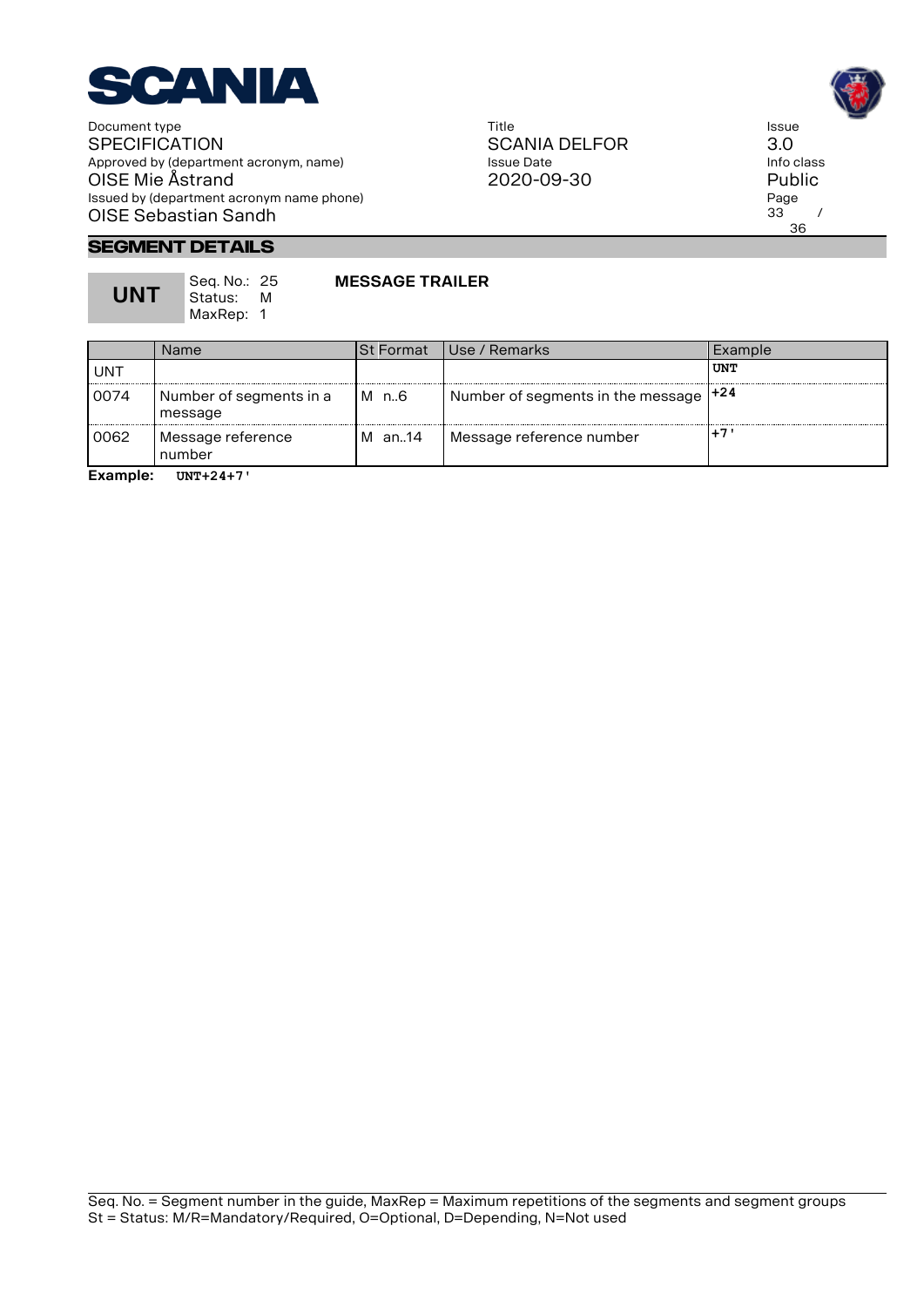

Title SCANIA DELFOR Issue Date 2020-09-30



#### **Segment Details**

**UNZ**

Seq. No.: 26 Status: M MaxRep: 1

#### **INTERCHANGE TRAILER**

| Name                             |        |                  | Example         |
|----------------------------------|--------|------------------|-----------------|
|                                  |        |                  | UNZ             |
| Interchange control count        | IM n6  |                  |                 |
| Interchange control<br>reference | M an14 |                  | 1+10770'        |
|                                  |        | <b>St Format</b> | l Use / Remarks |

**Example: UNZ+1+10770'**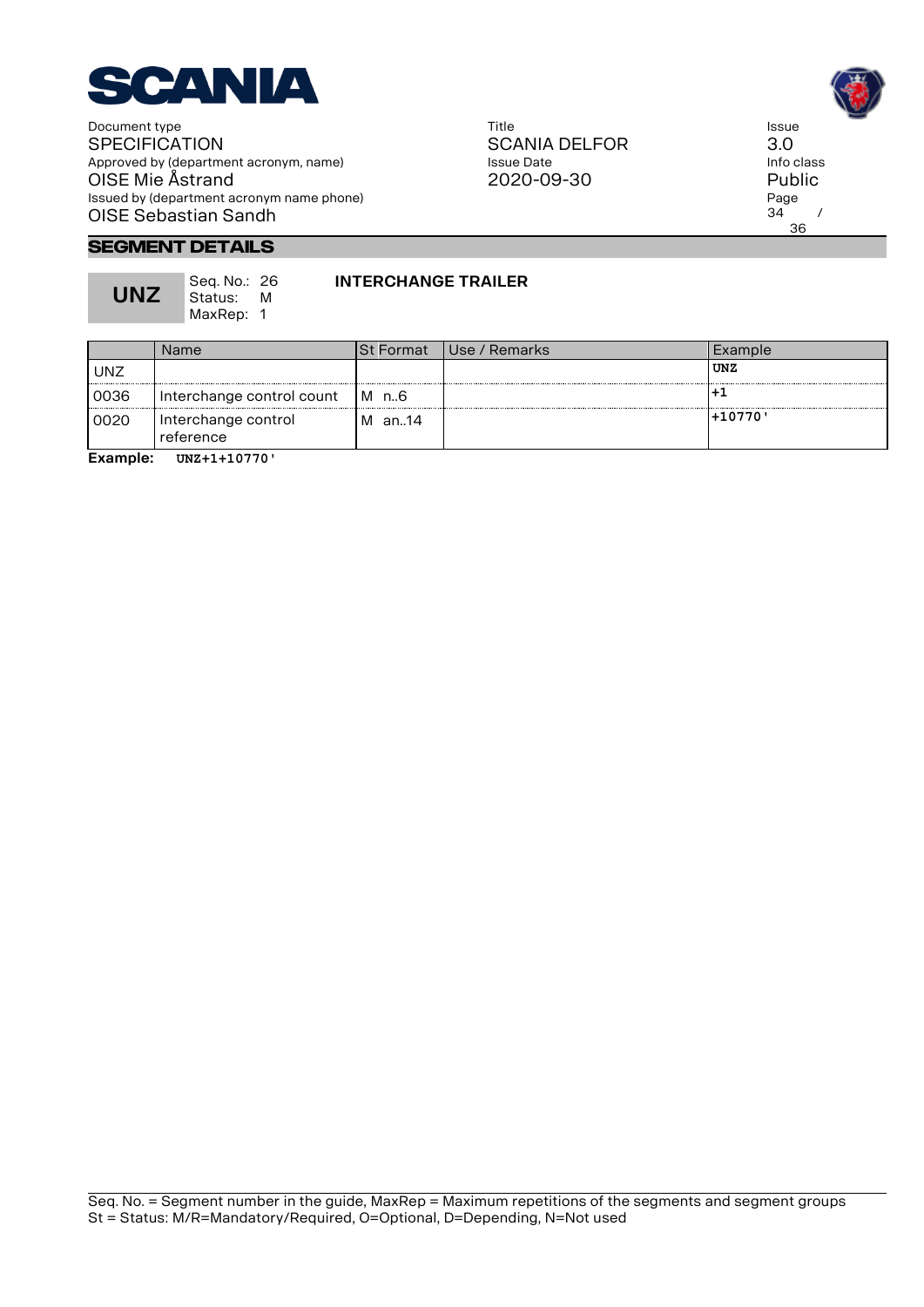

Title SCANIA DELFOR Issue Date 2020-09-30

Issue 3.0 Info class Public Page  $35$  / 36

#### **Segment Details**

EXAMPLE OF A DELFOR FROM SCANIA PRODUCTION

UNB+UNOA:2+094200005560840976PU0002:OD+RECEIVERUNB111+200930:1337+10770++DELFOR' UNH+7+DELFOR:D:96A:UN:A09042' BGM+241+12345678987654321'  $DTM+10'$ DTM+137:202009301337:203' DTM+157:20200930:102' NAD+BY+9876543::91' NAD+MF+3456::92' NAD+SE+3456::92' UNS+D' NAD+CN+CHA::92+SODERTALJE SWEDEN+SCANIA-CHASSIE' LIN++3+2342321:IN' IMD+++:::EXAMPLE' LOC+11+270BS' LOC+159+270' RFF+ON:0233337' QTY+113:24' SCC+24' DTM+2:20201003:102' QTY+12:100' RFF+AAK:98765432123456789' DTM+171:20200930:102' UNS+S'  $UNT + 25 + 7$ ' UNZ+1+10770'